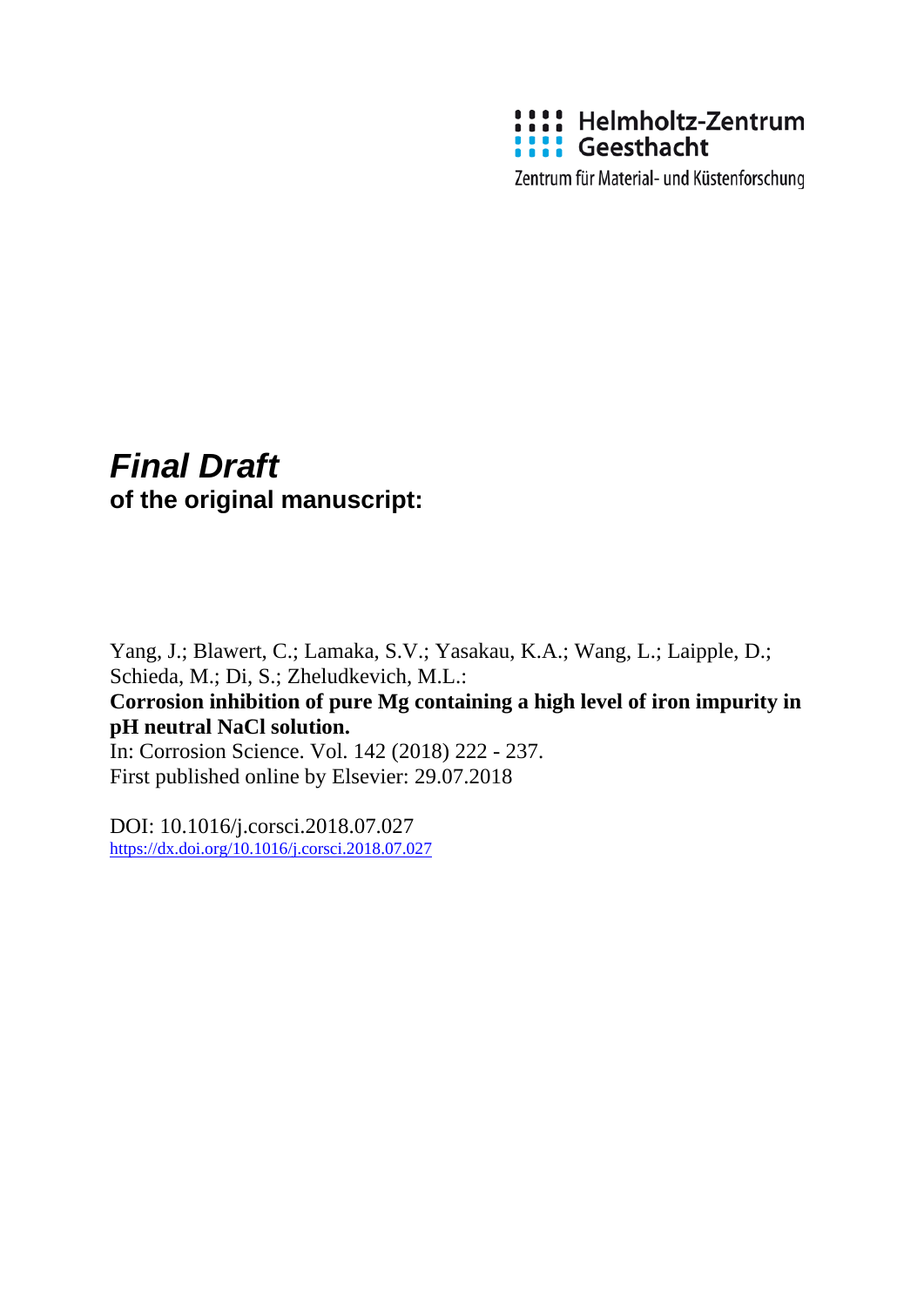## **Corrosion inhibition of pure Mg containing a high level of iron impurity in pH neutral NaCl solution**

*Junjie YANGa,b, Carsten Blawert<sup>b</sup> , Sviatlana V. Lamaka<sup>b</sup> , Kyril A. Yasakau<sup>c</sup> , Li WANG<sup>b</sup> , Daniel Laipple<sup>b</sup> , Mauricio Schieda<sup>b</sup> , Shichun DI a\** , *Mikhail L. Zheludkevichb,d\**

*a) School of Mechatronics Engineering, Harbin Institute of Technology, West Dazhi Road 92, 150001 Harbin, P.R China*

*b) Magnesium Innovation Centre (MagIC), Helmholtz-Zentrum Geesthacht, 21502 Geesthacht, Germany*

*c) Department of Materials and Ceramic Engineering, CICECO–Aveiro Institute of Materials, University of Aveiro, 3810-193 Aveiro, Portugal*

*d) Faculty of Engineering, University of Kiel, Kaiserstrasse 2, 24143 Kiel, Germany*

### **Abstract**

Three sodium salts of 2,5-pyridinedicarboxylate, 3-methylsalicylate and fumarate were studied as corrosion inhibitors for pure magnesium containing a high level (342 ppm) of Fe impurity. The inhibition effect of the three inhibitors was evaluated by means of hydrogen evolution, electrochemical and surface analysis techniques. Significant reduction in corrosion rate was revealed for of all the tested inhibitors in neutral pH NaCl electrolyte. 2,5 pyridinedicarboxylate and fumarate showed characters for mixed-type inhibitors, while 3 methylsalicylate performed more as a cathodic inhibitor, complying with the iron re-deposition model, where the electrochemical activity of iron-rich particles was effectively suppressed.

**Key words:** Magnesium; Iron Impurity; Iron Re-deposition; Corrosion Inhibitor;

**Funding**: This work was supported by the China Scholarship Council [grant number 201506120140];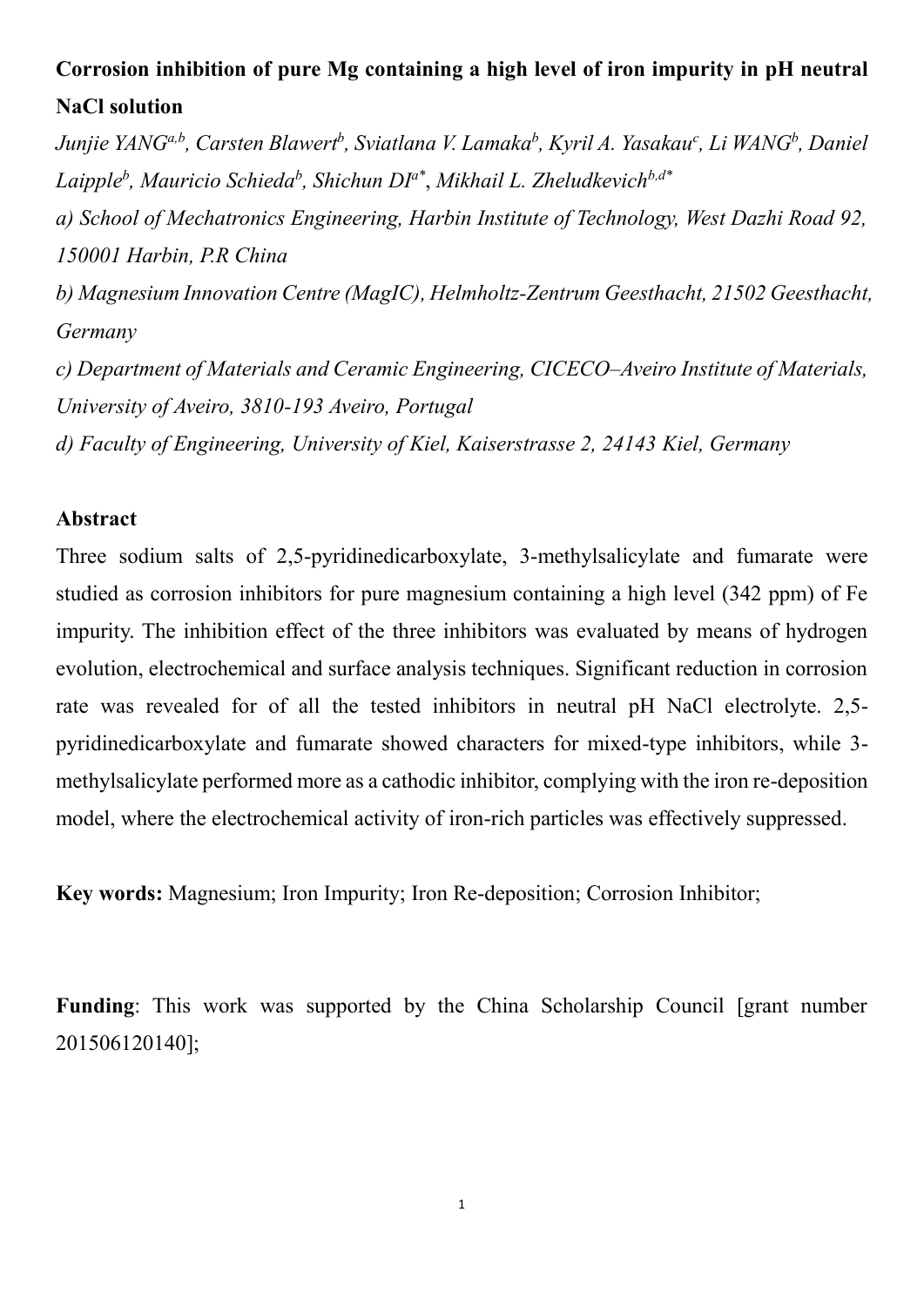### **1. Introduction**

Magnesium (Mg) and its alloys are characterized by several intrinsic properties (*e.g.* low density, high specific strength, electromagnetic shielding, biodegradability and recyclability, *etc.*), which make them materials of choice in transportation, electronics, bio-medical and battery applications [1-4]. However, relatively poor corrosion performance restricts the broader implementation of Mg alloys in those fields.

One of the critical factors that influence the corrosion behavior of Mg is the impurities that become incorporated into Mg alloys during the production processes [5-8]. The detrimental impurities for pure Mg and their tolerance limits were firstly addressed decades ago by Hanawalt *et al.*: Ni<5 ppm, Cu<1000-1300 ppm, Fe<170 ppm (ppm is denoted as mass percentage here and after) [9-11]. Among known impurities, iron (Fe) is definitely the most prevalent one due to its low solubility and presence at virtually every production step, *e.g.* tools and casting pots [8, 10]. As the content of Fe exceeds its solubility, the melted Fe precipitates as individual particles and gets embed in the Mg matrix because of the narrow solidification interval manifested in the Mg-Fe phase diagram [12, 13]. The standard reduction potential of Fe is by far more positive than that of Mg (Fe:  $-0.78$  V<sub>nhe</sub>; Mg:  $-2.37$  V<sub>nhe</sub>[1]), thus micron or sub-micron Fe inclusions would serve as active cathodes in the micro galvanic corrosion cell. As a consequence, the corrosion of Mg tends to be initialized from individual spots and spreads towards the uncontaminated region in the Mg matrix [14-16].

In recent reports, Williams et al. investigated the influence of Fe concentration on the corrosion behavior of magnesium in aqueous NaCl solution, using scanning vibrating electrode technique (SVET) [14]. They confirmed that the Fe impurity acts as a persistent cathode during Mg corrosion, and claimed that the formation and propagation of the dark regions are intimately related with the content of Fe. Filiform corrosion (FFC) occurred on the sample with lower amount of Fe impurity ( $\leq 80$  ppm Fe), while such type of corrosion is replaced by disc-form corrosion as the Fe impurity increases to more than 280 ppm. Taheri et al. found Ferich particles in the outer columnar mixed magnesium oxide-hydroxide layer and asserted the corroded surface containing the sank Fe particles acting as the cathode with respect to the intact region. Hence, they concluded that the corrosion process of Mg is catalyzed by the nominal Fe impurity (50ppm) [17]. An iron-redeposition mechanism was proposed by Höche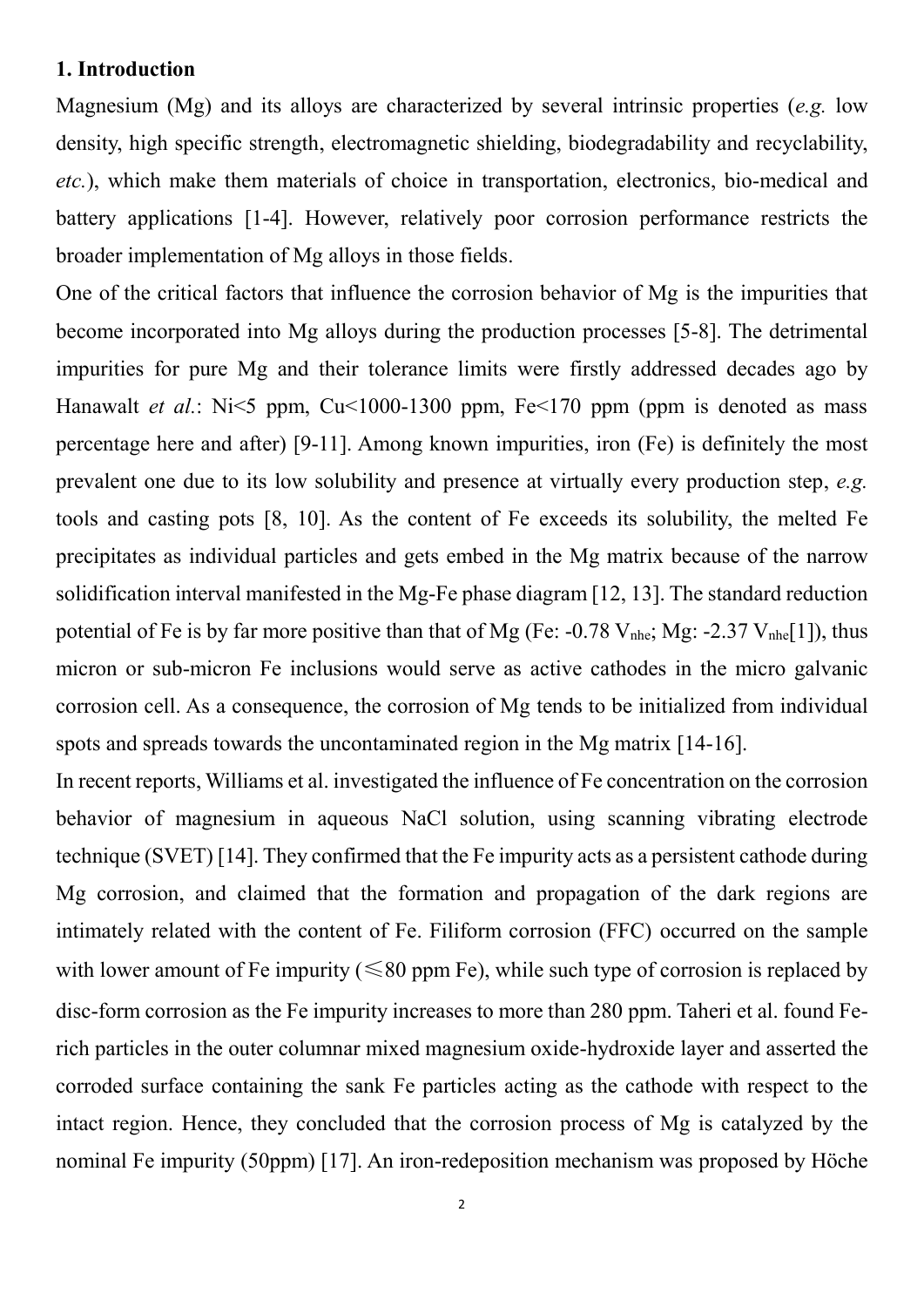*et al.*. They explained that the Fe inclusion could be detached from Mg substrate due to the undermining of Mg, followed by a electrochemical self-corrosion process (forming  $Fe^{2+}$ ,  $Fe^{3+}$ or  $\alpha$ -Fe<sub>2</sub>O<sub>3</sub>). Chemical and electrochemical reduction of oxidized Fe species would result in replating pure Fe "in statu nascendi" on My surface with even higher electrochemical activity than initial Fe-rich inclusion, enlarging the cathode area and accelerating the hydrogen evolution reaction (HER) via Heyrovsky mechanism [18]. Similar conclusion on influence of Fe-rich intermetallic particles has been recently made by Marcus' group [19].

Application of corrosion inhibitors for slowing down the corrosion process of metallic-based materials is a straightforward and effective method. In the past decades, numerous chemicals have already been identified as excellent corrosion inhibitors for aluminum, steel, copper and their alloys [20-22]. However, only a limited number of chemicals have been reported until recently to be effective for Mg alloys, since Mg is chemically active with respect to most engineering metallic materials and even carbon fiber reinforced polymer/plastic (CFRP). The fully occupied outmost orbital (2p) restricts Mg accepting electrons from donative molecules forming stable chemical bonds [23]. In terms of the substance category, the reported Mg corrosion inhibitors can generally be divided into inorganic and organic. Fluorides (*e.g.* CaF<sub>2</sub>) and NaF  $[24]$ ), nitrates  $(Zn(NO_3)_2 [24-26])$ , phosphates (*e.g.*  $(NH_4)_2 HPO_4 [24]$ ) and silicate (*e.g.* Na<sub>2</sub>SiO<sub>3</sub> [27]) have been proved advantageous inorganic inhibitors for Mg alloys. As explained by Kartsonakis and Chen et al., the inhibition by most inorganic substances can be correlated with the formation of chemical conversion films that seal the intrinsic defects in magnesium hydroxide or oxide layers [24, 28]. Moreover, controversial results about the inhibition effect of rare earth elements have been reported in the recent literature. Corrosion promotion was revealed for CeCl<sub>3</sub> and LaCl<sub>3</sub> on most Mg alloys [29, 30], which is completely opposite to the results obtained from  $Ce(NO<sub>3</sub>)<sub>3</sub>$  and La $(NO<sub>3</sub>)<sub>3</sub>$  on AZ63 and AM60 [28, 31]. Hence, the corrosion inhibition effects of  $Ce(NO_3)$ <sub>3</sub> and  $La(NO_3)$ <sub>3</sub> were resorted to the presence of nitrate rather than the rare earth elements. Inhibiting effect of a number of organic inhibitors has also been investigated [23-25, 32-40]. The inhibition mechanism of some mentioned organic molecules is ascribed to physical (electrostatic interaction) adsorption between functional groups (*e.g.* hydroxyl [41], carbonyl [32, 34] and carboxylate [33] *etc.*) of inhibitor molecule and Mg<sup>2+</sup>, whereas formation of insoluble complex between Mg<sup>2+</sup> or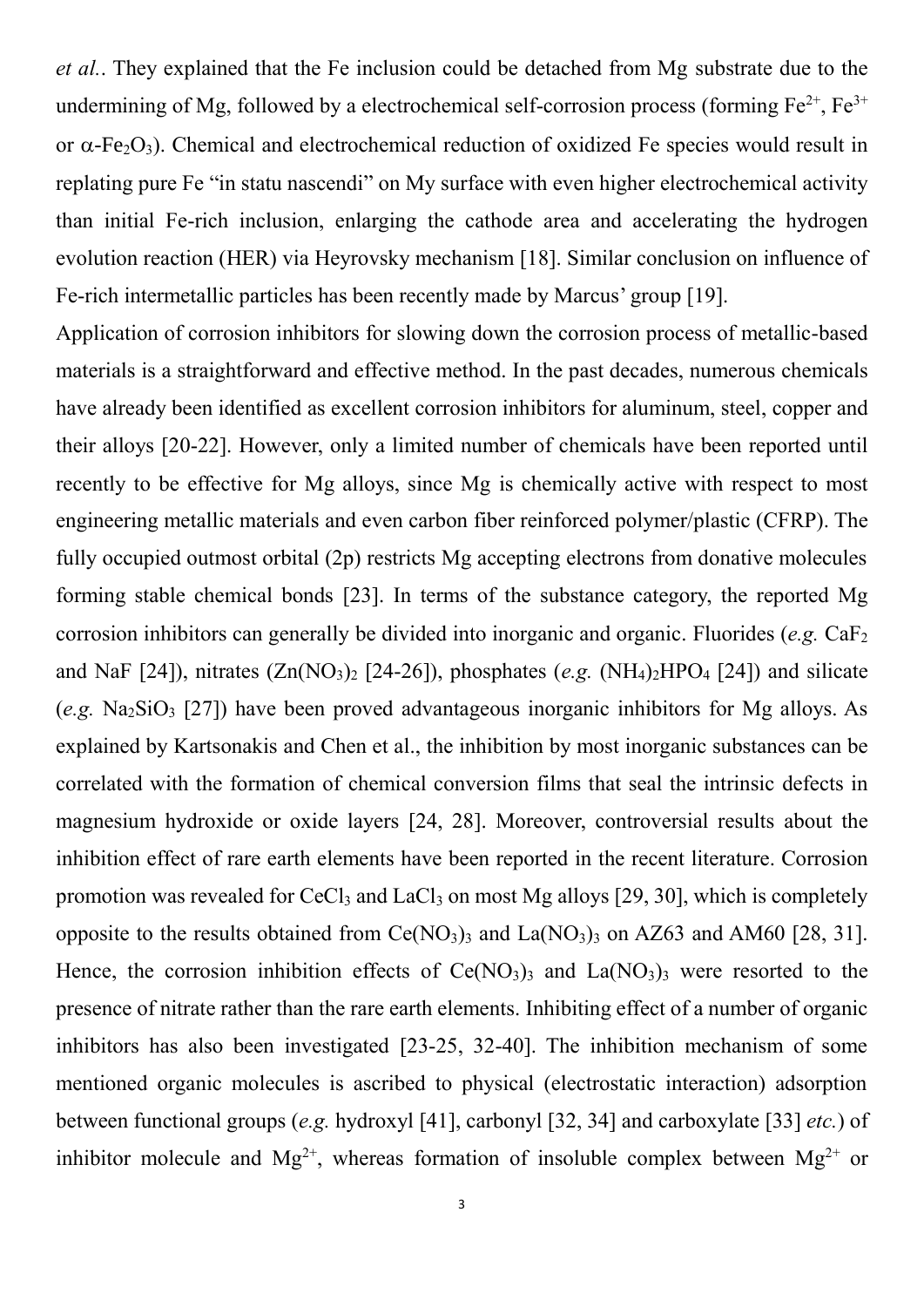metallic ions of the second/tertiary phase and electron donator(s) (*e.g.* O [35], N [23] and S [37] atom *etc.*) has been suggested for the other inhibitor compounds. Most recently, a new inhibition concept is proposed by Lamaka *et al.*, in which re-deposition of iron is significantly suppressed by iron complex agents [42]. That work was followed by a comprehensive screening of more than one hundred substances (all possessing the capability to bind  $Fe^{3+}/Fe^{2+}$ ) towards their ability to suppress Mg dissolution [29]. Sodium salts of 2,5 pyridinedicarboxylate, 3-methylsalicylate and fumarate were found to be highly efficient corrosion inhibitors for three grades of pure Mg. Remarkable, that inhibiting effect of 2,5 pyridinedicarboxylate, 3-methylsalicylate and fumarate is rather universal, *i.e.* it extended not only to pure Mg but also to six industrially relevant Mg alloys (WE43, ZE41, Electron 21, AZ31, AZ91 and AM50).

In this paper, the inhibition mechanisms of these three environmentally friendly compounds are studied upon commercially pure Mg (99.98 wt.%) containing high amount of Fe impurities (342ppm). Hydrogen evolution and various electrochemical techniques were applied to study the inhibition efficiencies of the selected inhibitors. The status of Fe impurity in Mg substrate, the corroded surface morphologies without and with inhibitor protection and the corrosion product layers were characterized with scanning electron microscopy (SEM), energy dispersive spectroscopy (EDS), SKPFM and UV-Vis-NIR spectroscopy. Based on the obtained results, different inhibition mechanisms considering the Fe impurities were proposed.

### **2. Experimental**

### **2.1. Materials and reagents**

As-cast pure magnesium (Mg) was studied in present study. The chemical composition determined by Spark OES (Spark analyser M9, Spectro Ametek, Germany) is 0.00402 wt.% Al, 0.00037 wt.% Cu, 0.0342 wt.% Fe, 0.00237 wt.% Mn, <0.0002 wt.% Ni, 0.0207 wt.% Si and Mg balance. In order to obtain an efficient feedback from hydrogen evolution experiment, Mg chips (with area-to-mass ratio of  $211\pm31$  cm<sup>2</sup>/g) were sliced from the bulk material by a turning lathe. Note that a diamond cutting tool was utilized for avoiding the contamination by additional critical elements, and the cutting parameters including feed rate, engagement and cutting speed were fixed to guarantee uniform Mg ribbons. Rectangular specimens (15×15×4 mm<sup>3</sup>) were used in the electrochemical measurements. Prior to electrochemical measurements,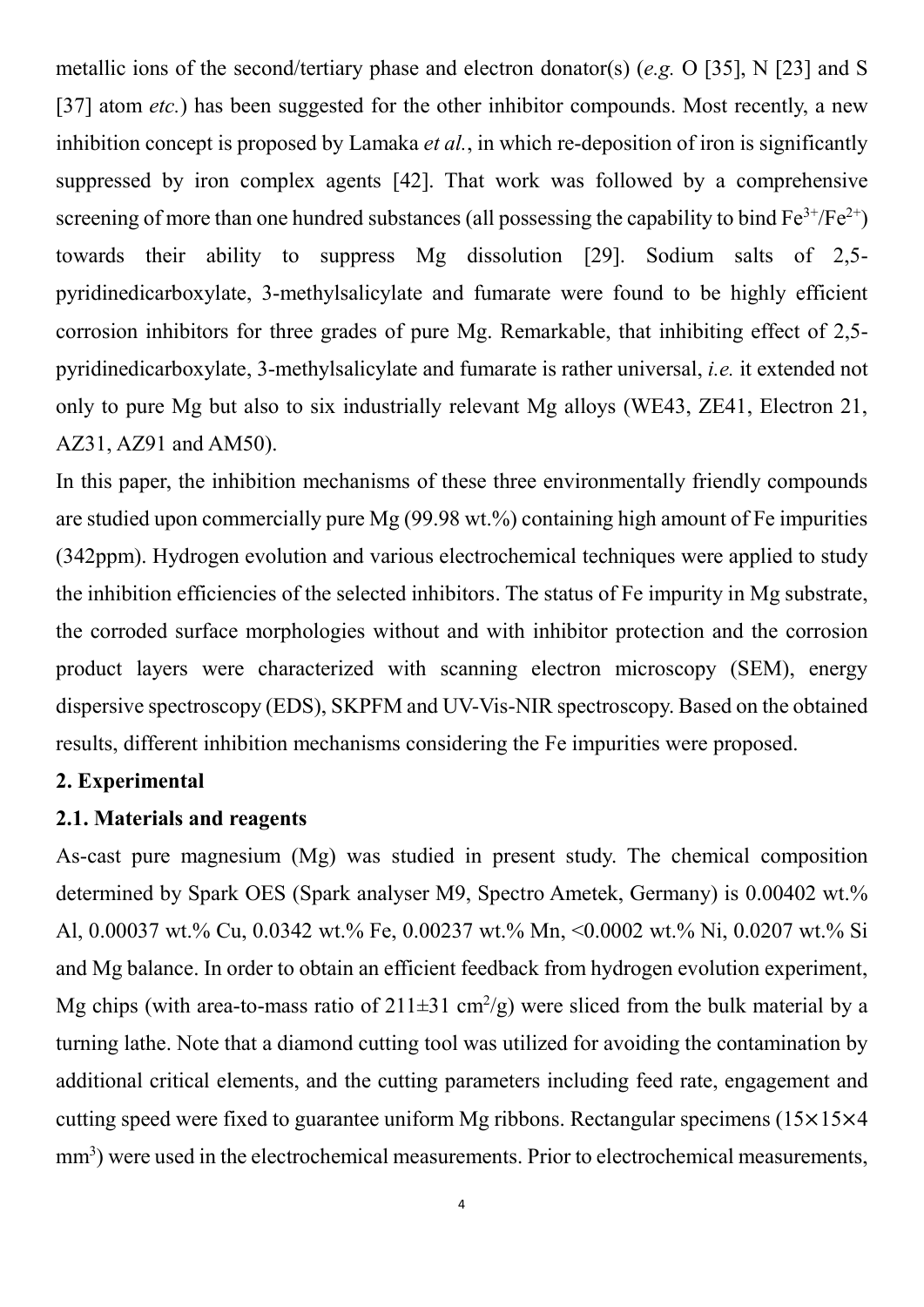specimens were ground with emery papers up to 1200 grit, rinsed with deionized water and ethanol, and eventually dried in pressured air flow at room temperature.

The inhibitor reagents used in current work are: 2,5-pyridinedicarboxylic acid  $(C_7H_5NO_4$ , ACS reagent >98%, Sigma-Aldrich Chemie GmbH, Germany), 3-methylsalicylic acid (CH3C3H6(OH)CO2H, Reagent Plus, 99%, Sigma-Aldrich Chemie GmbH, Germany), fumaric acid (HOOCCH=CHCOOH, 98%, Alfa Aesar, Germany). The structural formulae of selected inhibitors are shown in Fig. 1. All the inhibitors were dissolved in 0.5 wt.% NaCl solution (denoted as blank solution here and after), and standard NaOH (1 M) was used to adjust the pH value of the solution until the neutral level (pH: 6.8-7.2). The pH value of prepared solutions was monitored by Metrohm 691 pH meter throughout the whole preparation process.

### **2.2. Hydrogen evolution**

Hydrogen evolution tests were carried out upon 0.5 g Mg chips using eudiometers (NS45/27, Neubert-Glas, Germany). Unlike typical burrete-funnel setup, eudiometers are an enclosed system that prevents the interference (*e.g.*  $CO_2$  and  $O_2$  *etc.*) from ambient environment, which guarantees the correctness of the measured results. In order to investigate the influence of the inhibitor concentration on inhibition efficiency, 5 mM, 10 mM, 50 mM and 100 mM of each inhibitor was added into the blank 0.5 wt.% NaCl electrolyte respectively. All tests performed for 24 hours without break, and the volume of released hydrogen was recorded manually. All experiments are conducted at room temperature (between 22-24 °C), and the volume of  $H_2$ resided in the eudiometer and dissolved in the aqueous medium were not considered, since the solubility of  $H_2$  in water is about 0.0016 g/kg at room temperature with 1 atm pressure *(i.e.*) max. 16 ml for current condition). The values of inhibiting efficiency ( $IE_H$ ) were calculated using the following equation:

$$
IE_H(\%) = \frac{V_{H_2}^0 - V_{H_2}^{Inh}}{V_{H_2}^0} \times 100\%
$$

in which  $V_{H_2}^0$  and  $V_{H_2}^{Inh}$  are the released  $H_2$  volume with immersion in NaCl solution without and with addition of the various concentrations of inhibitors.

### **2.3. Electrochemical measurements**

All the electrochemical characterizations were performed in blank NaCl solution (0.5 wt.%) without and with adding 50 mM inhibitors. A conventional three-electrode system with Gamry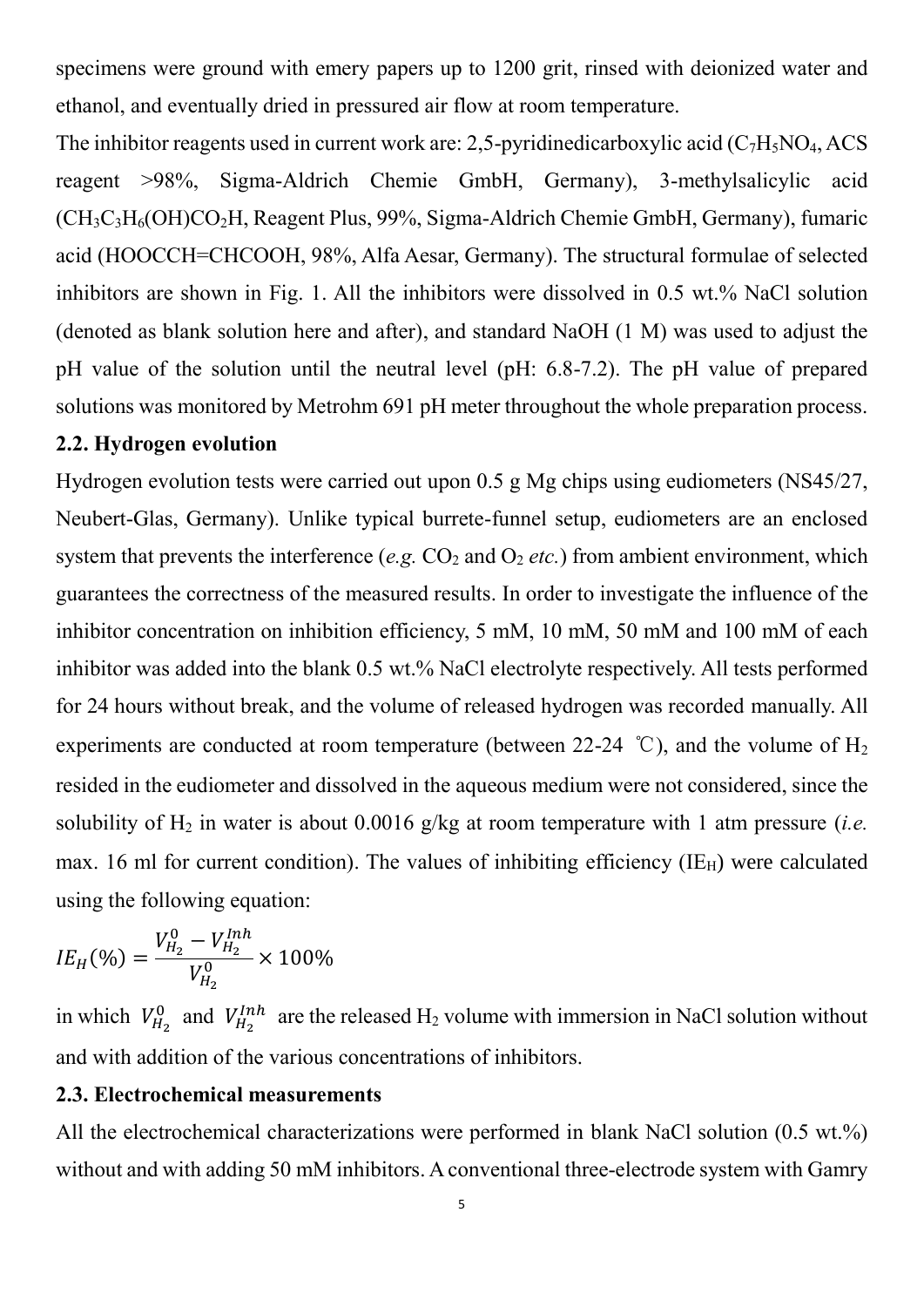Interface 1000 potentiostat was used. In this system, Mg coupons with  $1 \text{ cm}^2$  exposed surface area were employed as the working electrode, along with a platinum wire counter electrode and a saturated Ag/AgCl reference electrode.

After 10min OCP stabilization, potentiodynamic polarization tests were performed applying a potential from OCP to -300 mV and 300 mV at a scan rate of 0.5 mV/s, respectively. Cathodic extrapolation was applied for calculating the corrosion current, and the inhibiting efficiency  $(IE<sub>P</sub>)$  can be obtained according to the following equation:

$$
IE_P(\%) = \frac{I_{Corr}^0 - I_{Corr}^{Inh}}{I_{Corr}^0} \times 100\%
$$

where  $I_{Corr}^0$  and  $I_{Corr}^{Inh}$  represent the corrosion current density of Mg substrate in blank NaCl solution and inhibitor containing solutions, respectively.

AC impedance measurements were carried out at OCP with applying an amplitude of 10 mV RMS sinusoidal perturbation over the frequency range from  $10^5$  Hz to  $10^{-2}$  Hz. Commercial software Zview was utilized for analyzing the obtained impedance spectra, and the inhibiting efficiency  $(IE_I)$  was calculated as the given equation:

$$
IE_I(\%) = \frac{R_{all}^{Inh} - R_{all}^0}{R_{all}^{Inh}} \times 100\%
$$

where  $R_{all}^0$  and  $R_{all}^{Inh}$  ( $R_{all}=R_f+R_{ct}$ ) indicate the overall corrosion impedance of Mg immersed in blank NaCl solution and inhibitor containing solutions, respectively.

### **2.4. AFM/SKPFM analysis**

A commercial Atomic Force Microscope (AFM) Digital Instruments NanoScope III system equipped with Extender™ Electronic Module was used for acquiring topography and Volta potential on the polished Mg surface. The AFM images were acquired in tappingtm mode with highly doped Si probes coated with Pt purchased from BudgetSensors. The  $40 \times 40$  micron maps with  $256 \times 256$  points were obtained. At least three different places on samples have been scanned in order to ensure reproducibility. The principle of Scanning Kelvin Probe Force Microscopy (SKPFM) analysis is based upon the theory according to which a contact potential difference or Volta potential difference (VPD) arises between two metals having different work functions if they are electronically connected [43]. With some limitations, one can correlate this quantity with electrochemical activity of metals and study properties of the oxide films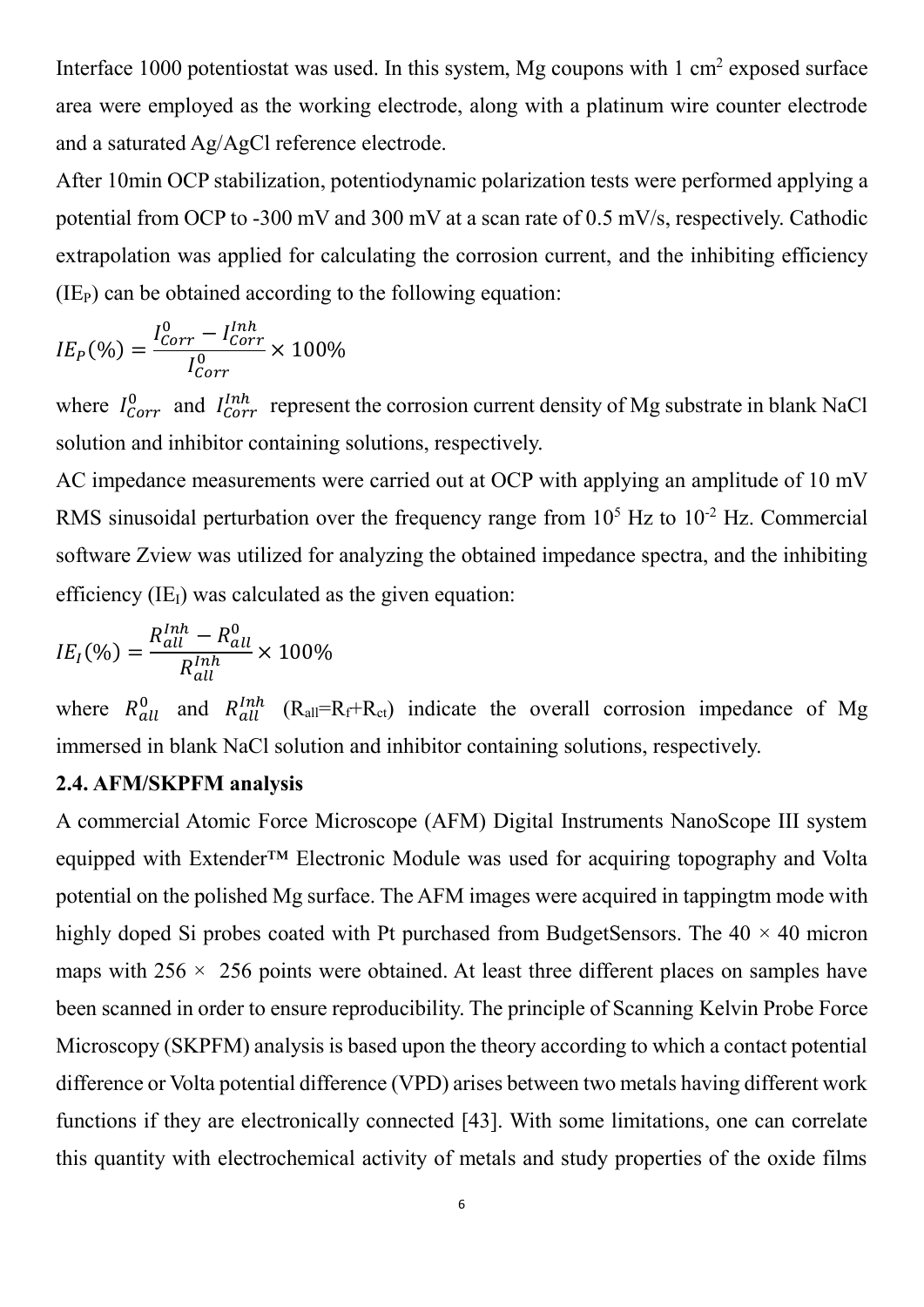[44-46]. During SKPFM measurements the tip was lifted off the surface to a distance of 100 nm, and an AC voltage of 5000 mV at the resonance frequency of the cantilever had been applied between the tip and the sample to cause electrostatically induced oscillations. Using the nulling technique the Volta potential difference between the alloy surface and the tip was measured. Volta potential values were referenced versus a standard surface of pure Ni.

Sample's preparation for AFM measurements has been as follows. At first, all metallic substrates were grinded on SiC sand papers and polished via  $SiO<sub>2</sub>$  suspension (100 nm). Afterwards, the polished samples were cleaned on a soft tissue soaked in 2-propanol, rinsed with plenty of 2-propanol, dried and stored in a desiccator before conducting the measurements.

### **2.5. Morphology and composition characterization**

A scanning electron microscope (Tescan Vega3) equipped with an energy dispersive X-ray spectrometer (EDS) was used for examining the raw well-polished Mg surface and the surface morphologies after exposure to blank NaCl (0.5 wt.%) solution in absence and presence of inhibitors after varied immersion periods. The adsorption of inhibitors on Mg surface was verified using UV-Vis-NIR spectrometer (Cary 5000, Agilent, USA) at room temperature. Prior to measuring the surfaces of the bulk Mg specimens, the reference spectra of the inhibitor chemicals were recorded. Diffuse reflectance accessory (DRA) and praying mantis accessory were applied for detecting the surface and chemical powders specimens, respectively. The spectra for both types were recorded over the wavelength of 200-800 nm. All the measurements were corrected by subtracting the background noise. A crossbeam workstation AURIGA 40 (Zeiss, Germany) equipped with a focused ion beam (FIB) column and electron microscopy (SEM) was used for the cutting and observation for the characteristic regions on the corroded surface. EDAX (Ametek GmbH, Wiesbaden, Germany) was used for the element detection afterwards.

### **3. Results**

### **3.1. Hydrogen evolution test**

In general, the corrosion of Mg can be interpreted as an electrochemical redox process of Mg oxidation accompanied by reduction and formation of  $H_2$  from both hydrogen ions in electrolyte and/or hydrogen atom in  $H_2O$  molecule [47]. The overall reaction of the process can be expressed in Equation 1.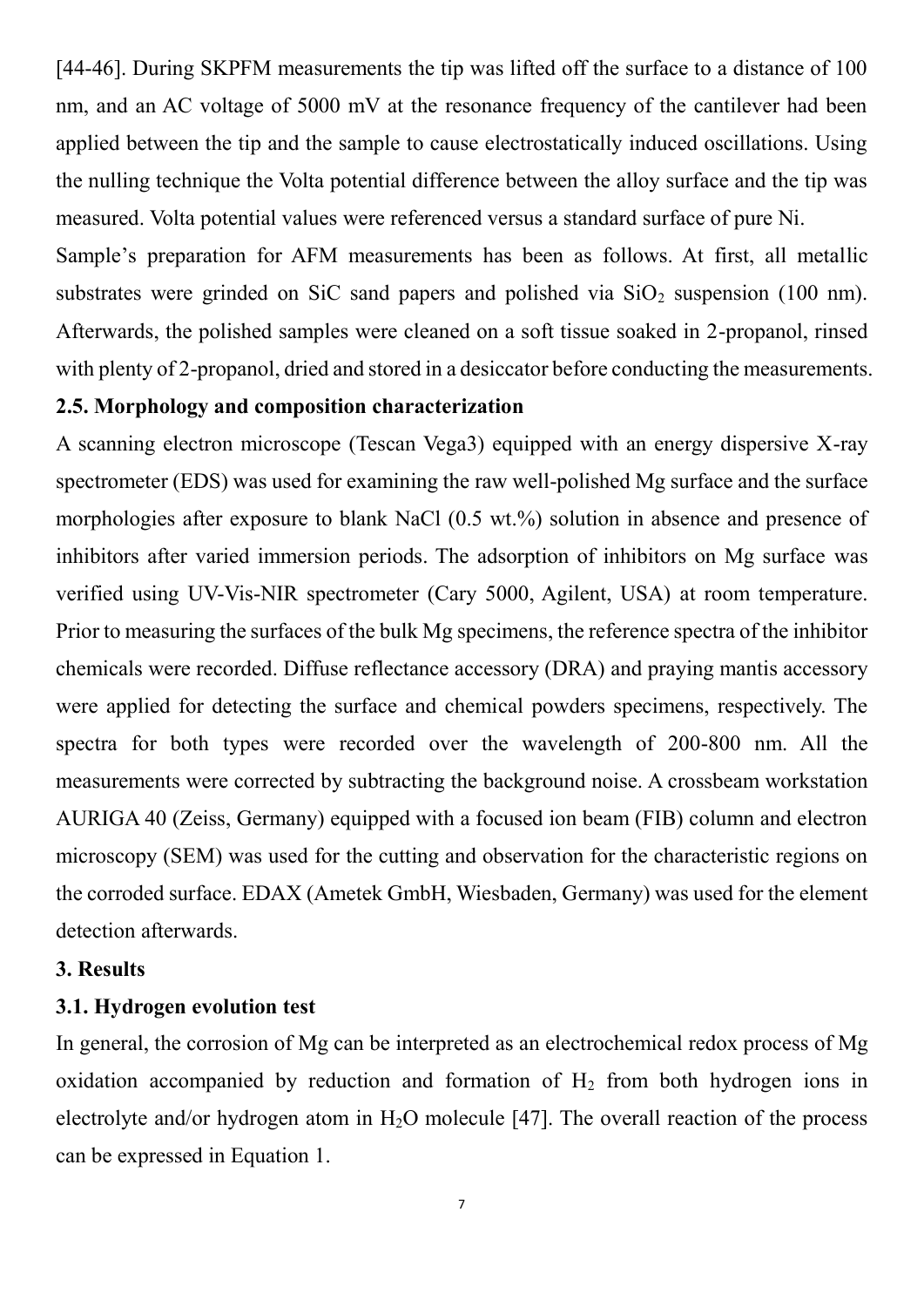$$
Mg + 2H_2O \rightarrow Mg(OH)_2 + H_2 \uparrow
$$
 (1)

Theoretically, without considering the minor dissolution in electrolyte, the hydrogen volume can directly be employed for calculating the consumption of Mg (*i.e.* 1 M  $H_2$  production consumes 1 M Mg). It is known that as cast materials are often characterized by relatively low homogeneity in terms of distribution of impurities and morphology features. In order to improve homogeneity of as cast Mg material and to shorten the experiments, Mg chips (Fig.  $2(a)$ ) rather than bulks are used in this work for H<sub>2</sub> evolution measurements. The recorded H<sub>2</sub> volume-time curves for 0.5 g, 1 g, 2 g and 3 g Mg chips in blank NaCl solution are presented in Fig. 2(b). It can be seen that increasing the amount of Mg barely changes the consuming trend, and all weight-levels reveal as-linear increase within the initial 5 h followed by a deceleration in the increasing rate as indicated by a transition arc between 5 to 10 h. After that, the volume of evolved  $H_2$  remains steady implying the complete consumption of Mg chips. Indeed, according to Equation 1, 0.5 g of pure Mg generates 463 ml  $H_2$ . Thereby, for studying the inhibitive effect of different inhibitors, 0.5 g Mg chips are added in blank NaCl solution without or with addition of various concentrations of inhibitors, and the respective  $H_2$  volumetime response is shown in Fig. 3. The inhibition efficiencies  $(IE_H)$  of studied compounds are determined from corresponding plots after 5 h immersion and the values are listed in Table 1. With addition of selected inhibitors, the corrosion rate is significantly decreased even at the lowest concentration (5 mM). Moreover, the inhibition efficiency shows a proportional increase with increasing the concentration of inhibitors, and more than 90% is achieved by addition of 0.1 M of respective current inhibitors (Table 1). Although a higher concentration of inhibitors benefits the increase of inhibition rate, a moderate concentration (50 mM) is applied for the following corrosion characterizations in present work considering costefficiency for industrial applications.

#### **3.2. Electrochemical results**

### **3.2.1 Open circuit potential (OCP)**

The open circuit potentials (OCP) of Mg substrates immersed in 0.5 wt.% NaCl solution in absence and presence of 50 mM inhibitors are presented in Fig. 4(a). Similar to the trend of some reported Mg alloys [31, 33, 38, 48], the OCP for Mg in the blank NaCl solution shifts the initial value of -1.82 V towards more noble potential, which can be one of indications of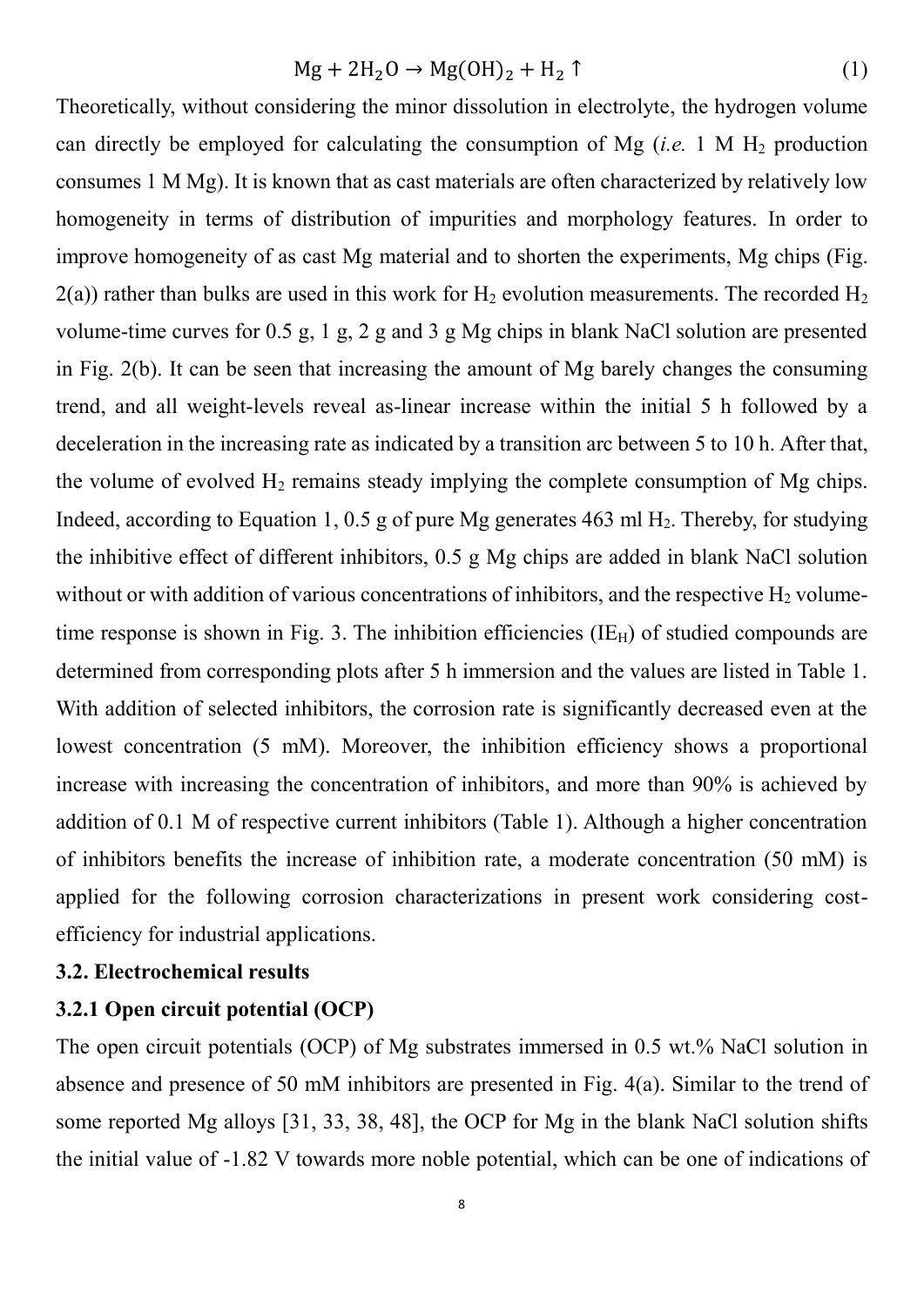surface enrichment with more noble metal, probably Fe [49], although similar effect for Cu has also been demonstrated recently [50]. With addition of 2,5-pyridinedicarboxylate and fumarate, the OCP curves are positively shifted and stabilized around -1.57 V throughout 10 min experiment. In contrast, the incorporation of the same molar concentration of 3 methylsalicylate reveals an initial OCP value quite close to the reference, but much slower shift towards the noble value is observed. As proposed in literature [31, 37], positive shift of OCP reveals the inhibition of the anodic dissolution reaction, while the limitation of the cathodic reduction reaction ( $H_2$  evolution) can be correlated to the negative shift of OCP. Thus, 2,5-pyridinedicarboxylate reveals some characteristics of anodic inhibitors that preferentially inhibits the dissolution of Mg, while 3-methylsalicylate behaves as cathodic inhibitor that retards the hydrogen evolution process. Since Fe-rich particles are expected to be the main active cathodic components in present case, the inhibitive action exerted by 3-methylsalicylate should be closely correlated with the evolution of Fe-rich particles.

In order to study the influence of inhibitors on adsorption kinetics, pre-dissolved inhibitors are added into the blank NaCl solutions at 300 s achieving the concentration of 50 mM in the neutral pH range (6.9-7.1) (Fig. 4(b)). During the free corrosion period (within 300 s without inhibitors), the OCP of all specimens shifts towards noble potential following the same trend. However, the OCP curves show completely different behaviors after adding inhibitors into NaCl electrolyte. The addition of fumarate and 3-methylsalicylate results in positive and negative shift of OCP respectively, which can be ascribed to the anodic and cathodic inhibition mechanism as illustrated in Fig. 4(a). However, with addition of 2,5-pyridinedicarboxylate, the OCP exhibits a sudden increase to -1.57V followed by a gradual decrease to around -1.75V. Such a variation in OCP indicates that 2,5-pyridinedicarboxylate requires relatively longer time to interact with the surface in comparison with 3-methylsalicylate and fumarate. Ultimately, OCP of 2,5-pyridinedicarboxylate reduces even lower than its value at 10 min, which suggests 2,5-pyridinedicarboxylate may also affect the corrosion process on the Fe-rich particles revealing the mixed type (anodic and cathodic) inhibition.

### **3.2.2 Potentiodynamic polarization**

DC potentiodynamic polarization measurements were performed scanning from OCP to 300 mV and -300 mV (vs. Ag/AgCl) respectively for characterizing the current response from Mg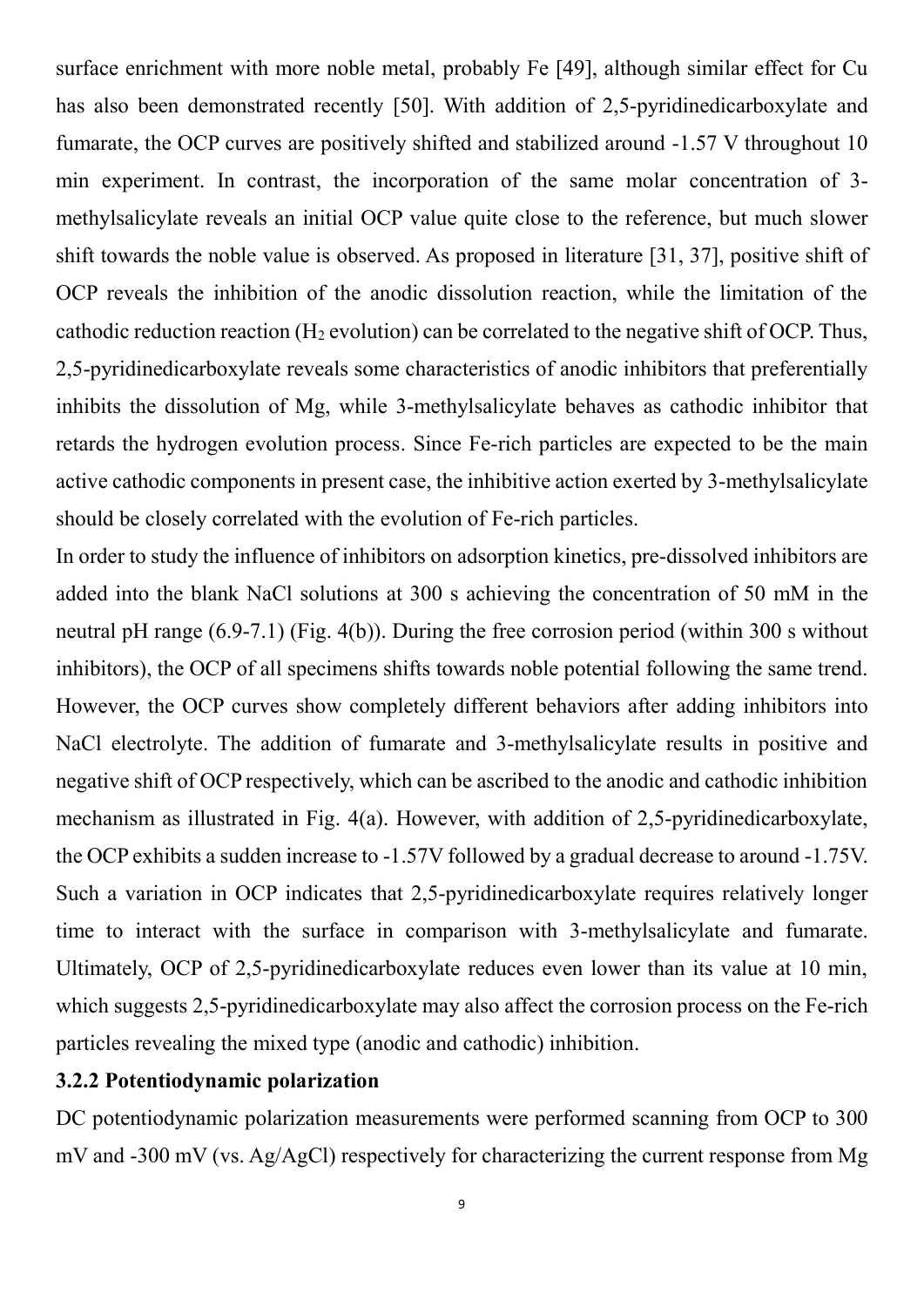substrate in NaCl solution in absence and presence of 50 mM inhibitors. Fig. 5 compares the polarization curves obtained in different electrolytes with 10 min stabilization. Similar to OCP changes in Fig. 4, addition of 2,5-pyridinedicarboxylate and fumarate reveals a positive shift of corrosion potential  $E_{corr}$  and 3-methylsalicylate registers a negative shift, which indicate their preferential influences on the respective corrosion reactions in anodic and cathodic domains. In order to understand the evolution of the corrosion process and surface condition for the specimens without and with inhibitors addition, polarization curves were recorded after consecutive immersion periods individually (10 min, 3 h, 6 h and 24 h), as illustrated in Fig. 6. Cathodic Tafel extrapolation is applied for analyzing the experimental polarization curves, and the derived parameters, including corrosion potential  $(E_{corr})$ , corrosion current density  $(I_{corr})$ and inhibition efficiency  $(IE_p)$ , are listed in Table 2. It should be mentioned that ohmic potential drop caused by the electrolyte resistance was compensated during the calculation of these parameters. For the reference specimen (tested in blank NaCl solution), the polarization curve shifts to a nobler  $E_{corr}$  after 3 h of immersion and remains stable afterwards. The stabilized  $I_{corr}$ is more than one order of magnitude higher than the initial value. In addition to the shift of the polarization curves towards noble potential but lower current density, the addition of inhibitors also results in the visible pattern changes of both branches. Note that no obvious passivation transition region can be distinguished in the anodic zones, which suggests the weak corrosion resistance property of the hydr(oxide) is not completely changed by the added inhibitors. To be specific, with addition of 2,5-pyridinedicarboxylate, the anodic branch shows a continuous decrease in the slope while the cathodic branch remains almost stable within 24 h measurement. Such a potential evolution pattern indicates slight enhancement of barrier properties of formed products by the inhibitor, which fits well with the inhibition model proposed in reference [37]. In this model, organic inhibitor (sodium dodecylbenzenesulfonate, SDBS) is preferentially adsorbed on  $\alpha$ -Mg phase through S or O atoms of the –SO<sup>3–</sup> increasing the anodic polarization resistance through formation of inhibitor layer on Mg surface. Continuous shift of E<sub>corr</sub> towards noble potential but lower current is found for 3-methylsalicylate. At 24 h, the lowest corrosion current density is  $12.5 \mu A/cm^2$  for 3-methylsalicylate, which implies the efficient corrosion inhibition. Compared to 2,5-pyridinedicarboxylate and 3-methylsalicylate, fumarate shows stable protection since the beginning (10 min) of immersion, because both the  $E_{corr}$  values and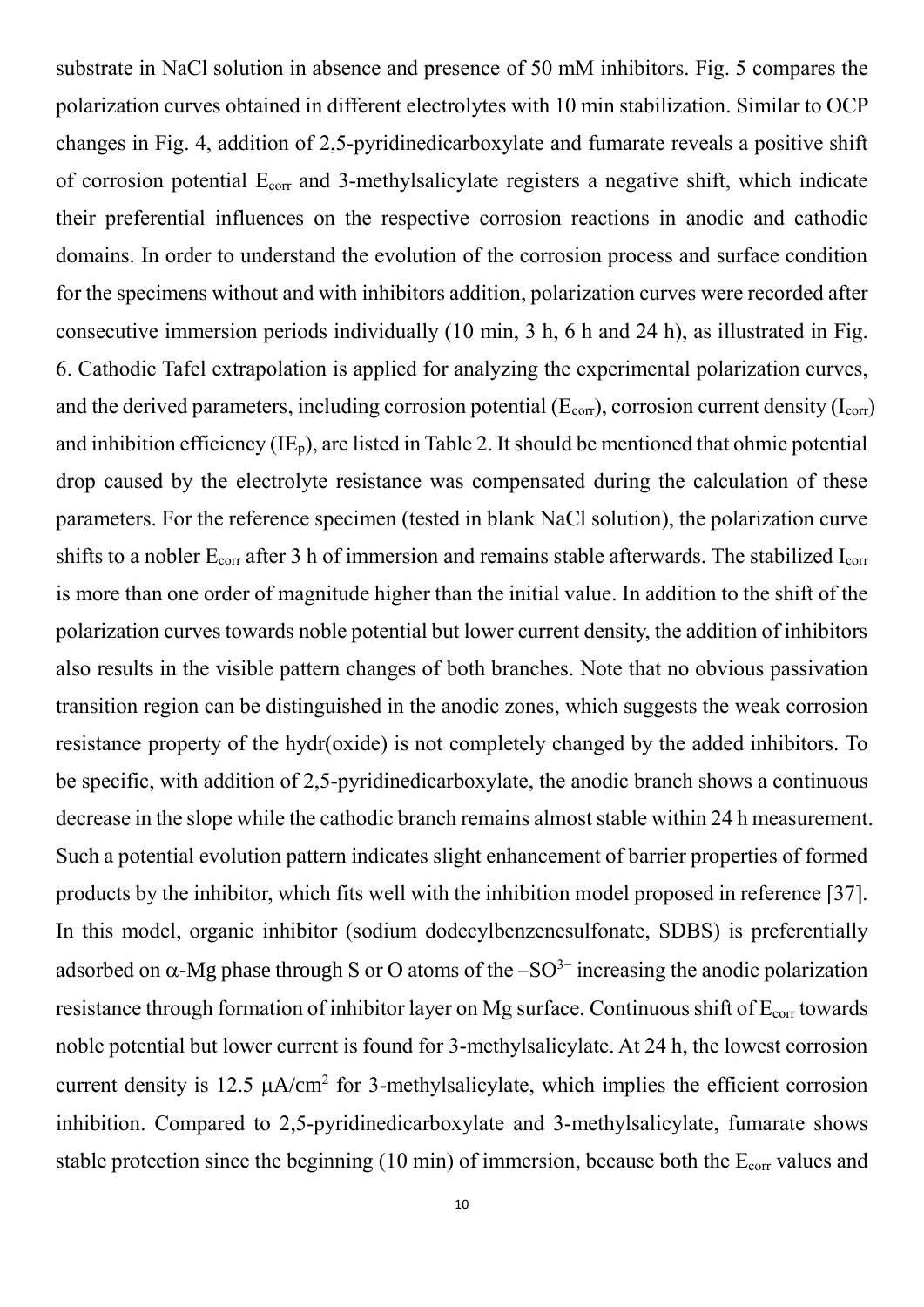anodic/cathodic branches of the polarization curves reveal negligible changes during the rest time. These results suggest a mixed type of corrosion inhibition mechanism, in which both of the anodic and cathodic sites are covered by the deposited corrosion products that insulate the contact between the corrosive electrolyte and Mg substrate.

As follows from Table 2, the corrosion current density for the specimens with inhibitor is about two orders of magnitude lower than that of the blank specimen after 3 h, and also an increasing trend in inhibition efficiency is revealed with just a few exceptions. Both of the results agree well with the hydrogen evolution measurements, and validate hydrogen evolution test using small pieces with high surface area Mg chips.

### **3.2.3 Electrochemical impedance spectroscopy (EIS)**

Electrochemical impedance measurements were conducted in the frequency range from 10<sup>6</sup> Hz to  $10^{-2}$  Hz to study the corrosion process and interface condition in absence and presence of 50 mM inhibitors in the blank solution. EIS (Nyquist and Bode plots) spectra recorded after consecutive immersion periods (10 min, 1 h, 3 h, 6 h, 12 h and 24 h) are given in Fig. 7. For assisting the visual comparison between different samples, the Nyquist and Bode spectra for different electrolytes are plotted in the same scale. From a general view of the Nyquist plots in Fig. 7, the enhancement of the corrosion resistance by addition of inhibitors is obvious, as indicated by the larger semi-circles in comparison with the reference specimen. Bare Mg in blank 0.5 wt.% NaCl solution shows minor corrosion resistance (approx. 300 ohm∙cm<sup>2</sup>) since the beginning (10min) of the measurement, but consecutive decrease in impedance occurs after 1 h exposure in the blank NaCl electrolyte. Such a fast degradation process of Mg can be explained by the active thermodynamic properties of Mg and less protective capability of the formed hydr(oxide) layers [47], and more importantly in current case, the micro galvanic coupling with Fe impurities.

With addition of 2,5-pyridinedicarboxylate into NaCl electrolyte, two visible semi-circles appear in the Nyquist figure (Fig. 7(c)), which implies different electrochemical responses in the corrosion cell. The first high frequency (HF) arc  $(10^0\t{-}5\times10^4\t{~\rm Hz})$  represents the barrier properties of the formed film, while the response from the electrochemical double layer is reflected by the second semi-circle located in the lower frequency (LF) range  $(10^{-2}$ - $10^{0}$  Hz). The diameters of both semi-circles keep increasing until 6 h, followed by a slight decrease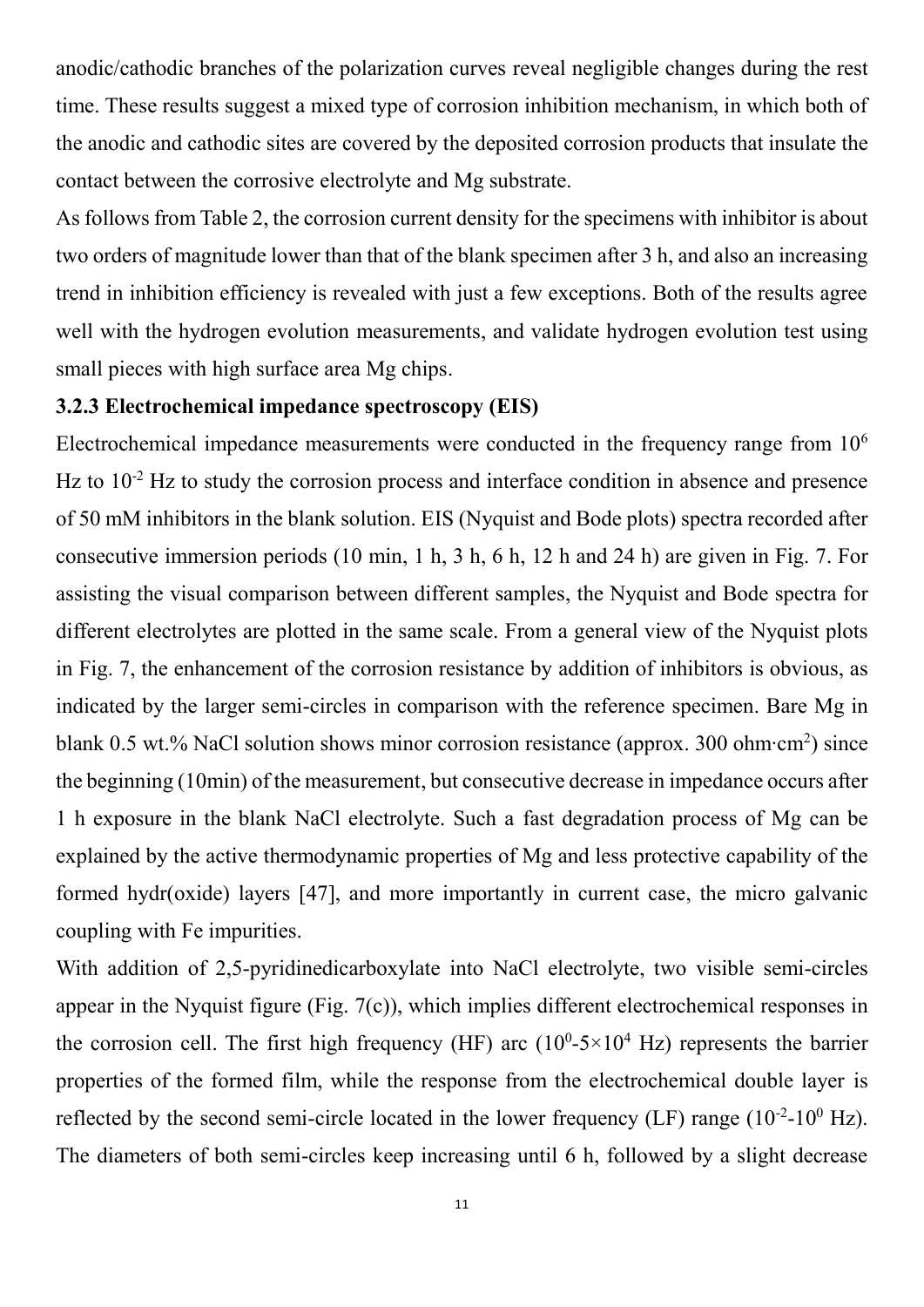after 12 h, especially for the high frequency semi-circle. Up to 24 h, only one single depressed semi-circle can be observed in the Nyquist plot, which indicates the drastic decrease of charge transfer resistance. Correspondingly, the decreasing trend in film impedance is also revealed in the Bode plots, in which a continuous suppression of characteristic phase peak (at approx. 100 Hz) towards lower values and decrease in impedance occur after 3 h. When compared with the other inhibitors, 3-methylsalicylate shows the most effective corrosion inhibitive action as demonstrated by the continuous growth impedance and larger diameters of both semicircles at any measuring points. However, similar to 2,5-pyridinedicarboxylate, slight decrease in both semi-circles occurs at 12 h and only one combined large semi-circle can be determined by the end of the EIS measurement (24 h). The continuous widening of phase peak from  $10<sup>0</sup>$ Hz to  $10<sup>3</sup>$  Hz together with increasing impedance indicates the gradual enhancement of the barrier film on Mg surface, which could be resulted from the increase in thickness/compactness of hydroxide layer and/or adsorption of inhibitor on Mg surface blocking the micro galvanic corrosion between Fe impurities and Mg substrate. The Nyquist plot obtained in the basic electrolyte with 50 mM fumarate addition is also characterized with double semi-circle pattern. However, the disappearance of the charge transfer response (second semi-circle) happens shortly after 3 h immersion, but the overall resistance of the whole system is kept increasing until achieving the peak value of 2000 ohm∙cm<sup>2</sup> at 12 h. By the end of 24 h, the impedance decreases to the 3 h's level (2000 ohm∙cm<sup>2</sup> ). All the obtained EIS results confirm the contribution of inhibitors in construction of the deposited layer on Mg surface, which agree well with polarization and hydrogen evolution results.

In order to quantify the physical-chemical parameters of the corroding system, the impedance spectra were fitted with equivalent electrical circuits which mechanistically describe the corroding system. Regarding to the general degradation process reflected in EIS spectra, two different equivalent circuits (Fig. 8) were used for the fitting. Firstly, the two time-constant spectra were modeled by a cascade circuit which includes two relaxation processes described by two groups of combination of resistor  $(R_f \text{ and } R_{cf})$  and constant phase element (CPE<sub>f</sub> and  $CPE_{d}$ ) (Fig. 8(a)). In this circuit, R<sub>s</sub> represents the solution resistance,  $CPE_f$  and R<sub>f</sub> are the constant phase element and resistance related to the capacitance and barrier properties of the film on the surface, while  $\text{CPE}_{\text{dl}}$  and  $\text{R}_{\text{ct}}$  are correlated with the double layer capacitance and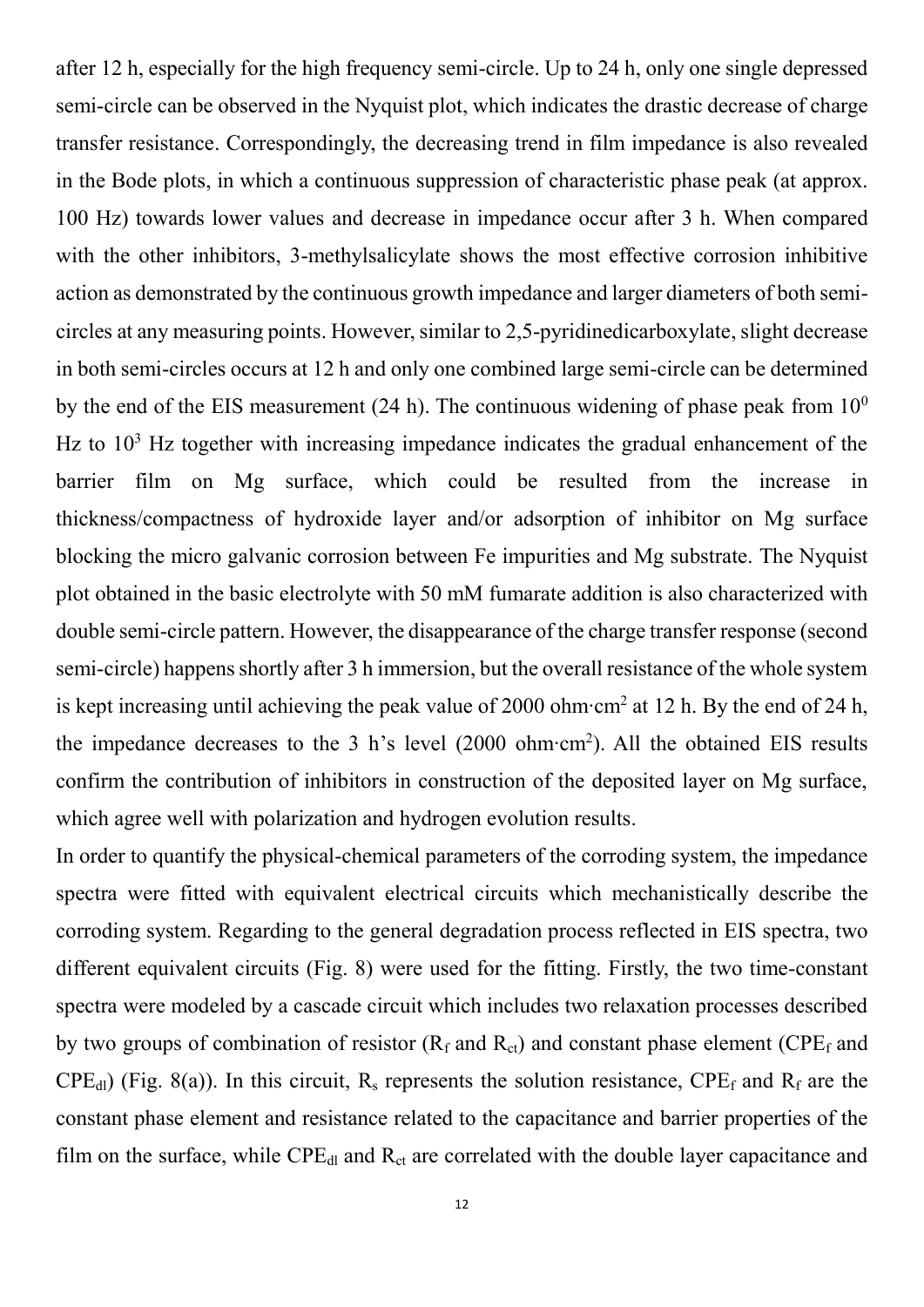charge transfer resistance at corroding interface. The application of constant phase element, rather than pure capacitor, is on account of the non-uniform distribution of sample surface [33, 37]. As soon as the disappearance of the second time-constant, only one time-constant corresponding to the corrosion products layer was remained in the circuit, see Fig. 8(b).

The evolution of the parameters of circuit components and evaluation of corrosion efficiency  $(IE<sub>I</sub>)$  are given in Fig. 9. In terms of film resistance  $(Re<sub>I</sub>)$ , 2,5-pyridinedicarboxylate registers a low and constant value (approx. 500 ohm∙cm<sup>2</sup>) throughout the whole characterization period, whilst higher but fluctuated trends are found for 3-methylsalicylate and fumarate. After peaking at around 2500 ohm∙cm<sup>2</sup> at 6 h, fumarate shows gradual decrease in R<sub>f</sub> with achieving at 1300 ohm∙cm<sup>2</sup> at 24 h. Even though some slight fluctuations in R<sub>f</sub> are revealed during the whole period, 3-methylsalicylate attains its peak value at 24 h. Considering the variation trend of Rf, one can realize much fewer corrosion products (*i.e.* Mg(OH)2) are formed upon Mg with addition of 2,5-pyridinedicarboxylate comparing with the other two inhibitors. This phenomenon could result from the formation of a layer of adsorbed inhibitor all over the surface exposed to the electrolyte, including Fe impurities. This layer prevents the direct contact between Mg substrate and corrosive medium. As for the charge transfer resistance  $R_{ct}$ (Fig. 9(b)), fumarate demonstrates the lowest values (300 ohm∙cm<sup>2</sup> ). After 1 h immersion, the second semi-circle in Nyquist plot for fumaric acid is almost undetectable, which means negligible charge transfer on Mg surface. A gradual decrease in  $R<sub>ct</sub>$  is observed for 2,5pyridinedicarboxylate and this feature disappears again by the end of EIS test. Moreover, obvious higher  $R_{ct}$  values are manifested for 3-methylsalicylate, which suggest more resistance in impeding the charge transfer reaction. Eventually, the inhibition efficiency  $(IE_I)$  calculated using  $R_{all}$  values is presented in Fig. 9(c). As shown, the inhibition efficiency is stabilized by 3 h immersion for all the examined inhibitors, and a high and constant corrosion inhibition action (more than 90%) is maintained until the end of test.

### **3.3 Surface morphology**

After 24 h immersion in blank 0.5 wt.% NaCl solution for EIS measurement, optical microscopy and SEM are applied to study the surface morphologies of Mg in absence and presence of inhibitors, as shown in Fig. 10. For the blank sample without inhibitor addition (Fig. 10(a)), the surface loses its integrity completely and an extremely rough morphology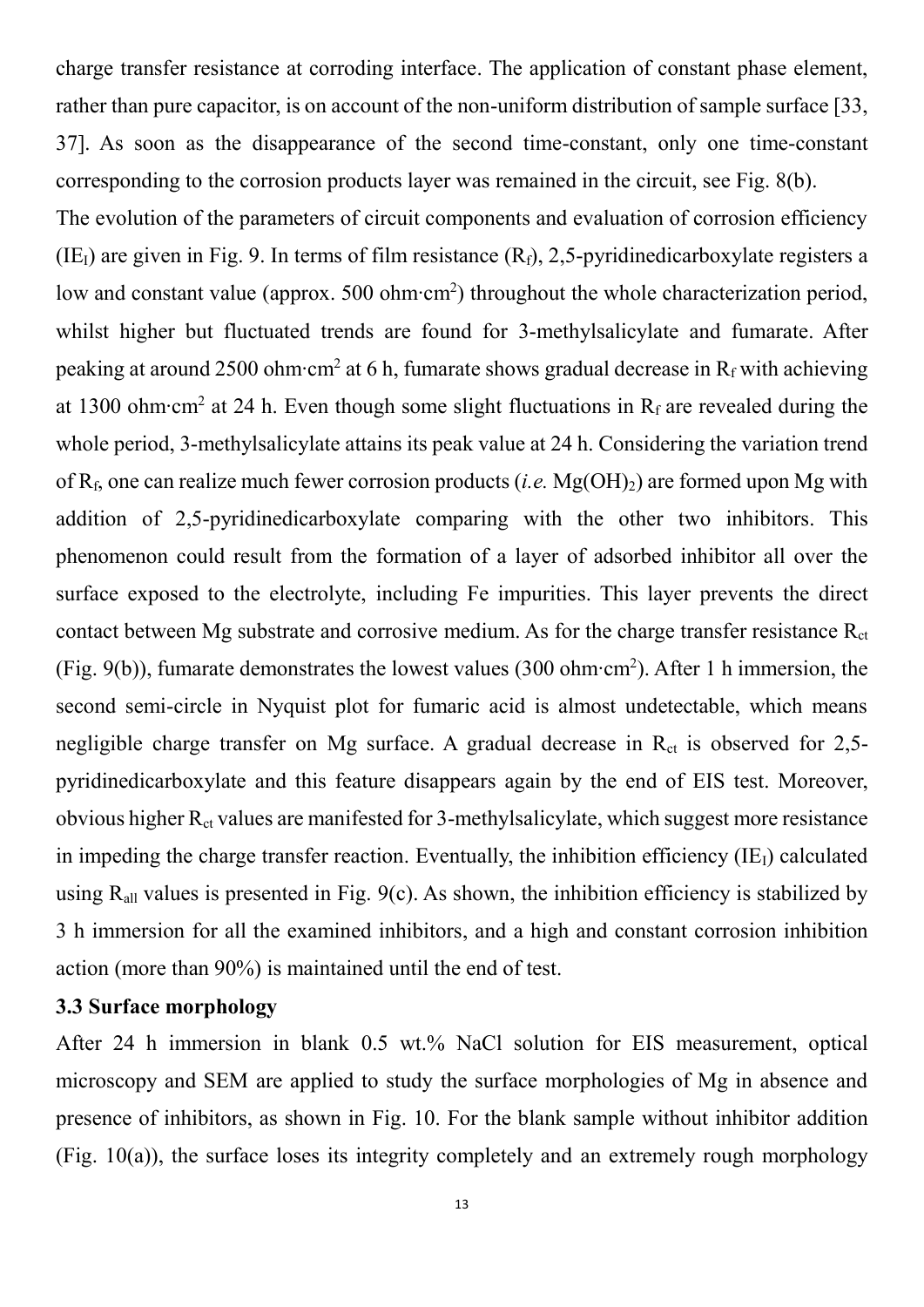characterized by deposited corrosion products is visible. This kind of morphology agrees well with the impedance results, which suggests the fast decrease in the corrosion resistance with time. The corrosion process is significantly impeded when 0.05 M inhibitors are added into the electrolyte. Single large corrosion spots (Area A) are detected upon the surfaces with 2,5 pyridinedicarboxylate (Fig. 10(b)) and fumarate (Fig. 10(d)) addition, while 3 methylsalicylate (Fig. 10(c)) reveals filiform corrosion defect on the corroded surface. At higher magnification, most of exposed areas (Area B) are filled with micro cracks, which are resulted from the dehydrated  $Mg(OH)_{2}$ . However, the surface of specimen protected with 3methylsalicylate possesses rougher morphology compared to other two inhibitors, and also characterized by numerous "saucer-like" spots.

#### **3.4 AFM/SKPFM analysis**

AFM and SKPFM analysis of Mg surface has been conducted in order to investigate how corrosive environment and inhibitors affect topography and electronic properties of Mg surface. Fig. 11 presents AFM and VPD maps acquired before and after corrosion in NaCl solution only and in 3-methylsalicylate based electrolyte. The maps were acquired on the same place after immersion. As-polished metal surface represents the Mg matrix which envelops a few Fe-rich intermetallics. These intermetallics have a higher topography level (Fig. 11 (a) and (e)) and more positive VPD with brighter color which can be easy recognized on maps presented in Fig. 11 (b) and (f). The higher VPD level observed in these places confirms existence of intermetallic inclusions enriched with Fe and Si as these were the main types of intermetallics found in this magnesium matrix. In general, a short term immersion in a corrosive electrolyte causes some corrosion products to deposit on the Fe rich particles forming some sort of precipitate domes atop (Fig.11 (c) and (g)). The VPD maps show well defined contrast between intermetallics and matrix before immersion. Such fingerprint attributed to intermetallics changes after immersion *i.e.* VPD contrast of intermetallics becomes less defined and diffuse (Fig11 (d) and (h)). The other two inhibitors also produce some precipitates on the intermetallics and VPD contrast between intermetallics and Mg matrix decreases (not shown). In case of 2,5-pyridinedicarboxylate inhibitor solid precipitates deposit on Mg matrix as well.

The measurements performed by SKPFM on metals covered with passive oxide films are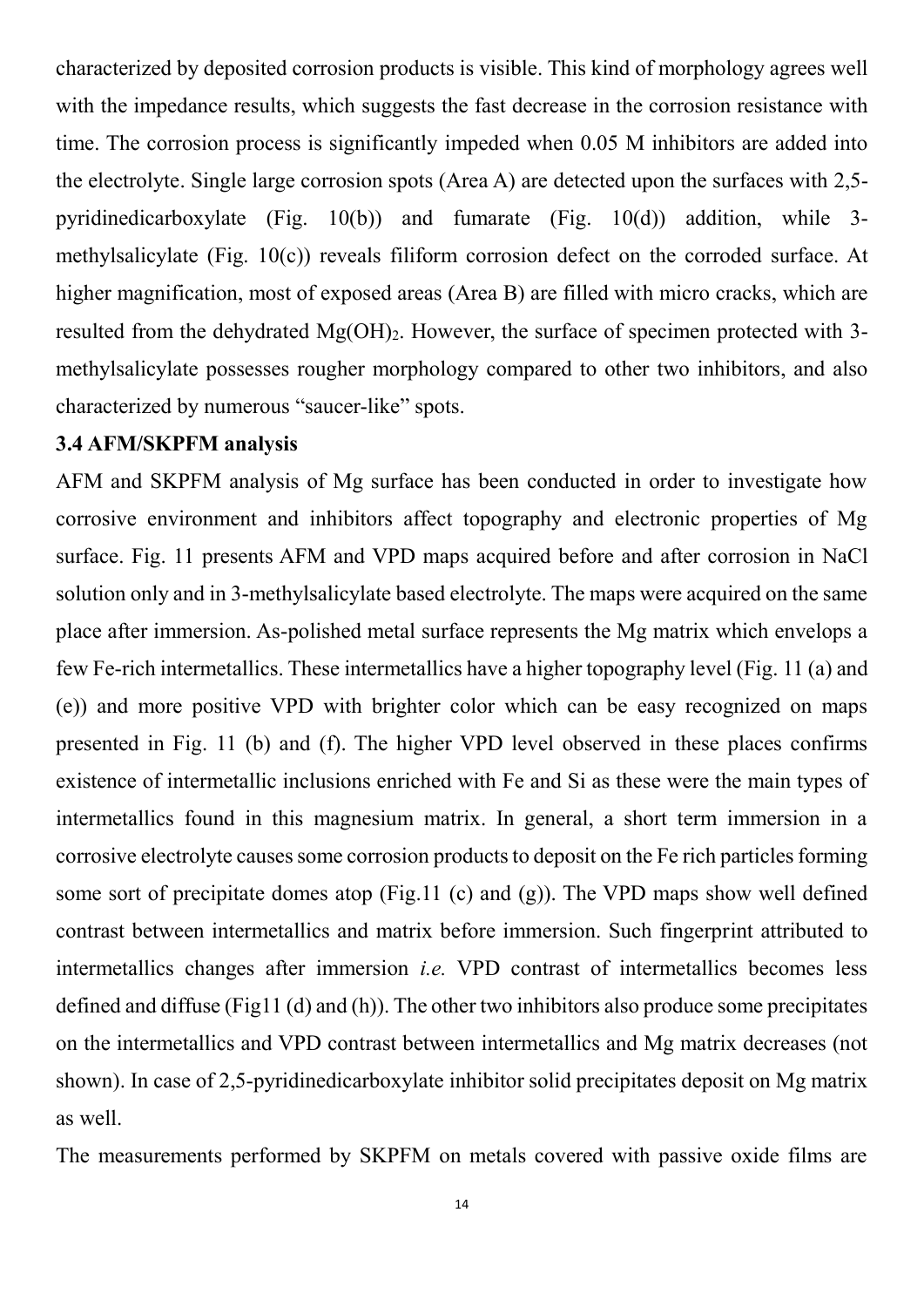somewhat more complicated than on pure metallic surface. In the latter case the difference in work function between the metal and the probe is directly related with the measured VPD difference [43]. However, in the former case there might be a significant contribution from the oxide film covering the metal surface. The Galvani potential difference including an oxide covered metal will be related to a sum of potential difference at the metal-oxide, across the oxide and oxide air interface (surface potential term) [49, 51]. Thus the semiconducting properties of the passive oxide film and surface potential terms will effectively contribute to the measured VPD. Moreover, as was presented by Hausbrand *et al.*, adsorption of gas molecules on passive films may change the work function and as a consequence the measured VPD [46]. Also adsorption of layers of polar or charged organic molecules on metal may contribute to the surface potential term thus affecting the work function [52].

Quantitative analysis of VPD changes of Mg surface is presented in Fig. 12. It shows the VPD potential measured before immersion (0 min) and after immersion (30 min) in different electrolytes. The VPD values were obtained as an average of three measurements of Mg surface with indication of the standard deviation expressed as the vertical margins on each of the black symbols. There are two types of trends which can be immediately noticed. The first one is that the VPD increases after immersion in NaCl and 3-methylsalicylate solutions (Fig. 12). The second trend is that the VPD decreases after immersion which is a characteristics of 2,5-pyridinedicarboxylate and fumarate systems.

Previous results indicate that the VPD increase on Mg (with 220 ppm of Fe) after immersion can be related to higher corrosion activity of the Mg (220 ppm of Fe) compared with the pure Mg (with about 50 ppm of Fe) as it was shown by Yasakau et al. [49]. During corrosion the passive oxide film may become thicker including more MgO with more defects which would largely affect its electronic properties. However, since the SKPFM measurements were conducted in air the influence of surface potential and band bending [46] on measured VPD is not excluded. Most plausibly the VPD increase, as observed in (Fig. 12) for NaCl and 3 methylsalicylate, can be attributed to changes in the passive oxide due to corrosion, with changes being higher upon immersion in 3-methylsalicylate solution which could be associated with the formation of mixed corrosion products of 3-methylsalicylate and Mg in the passive film.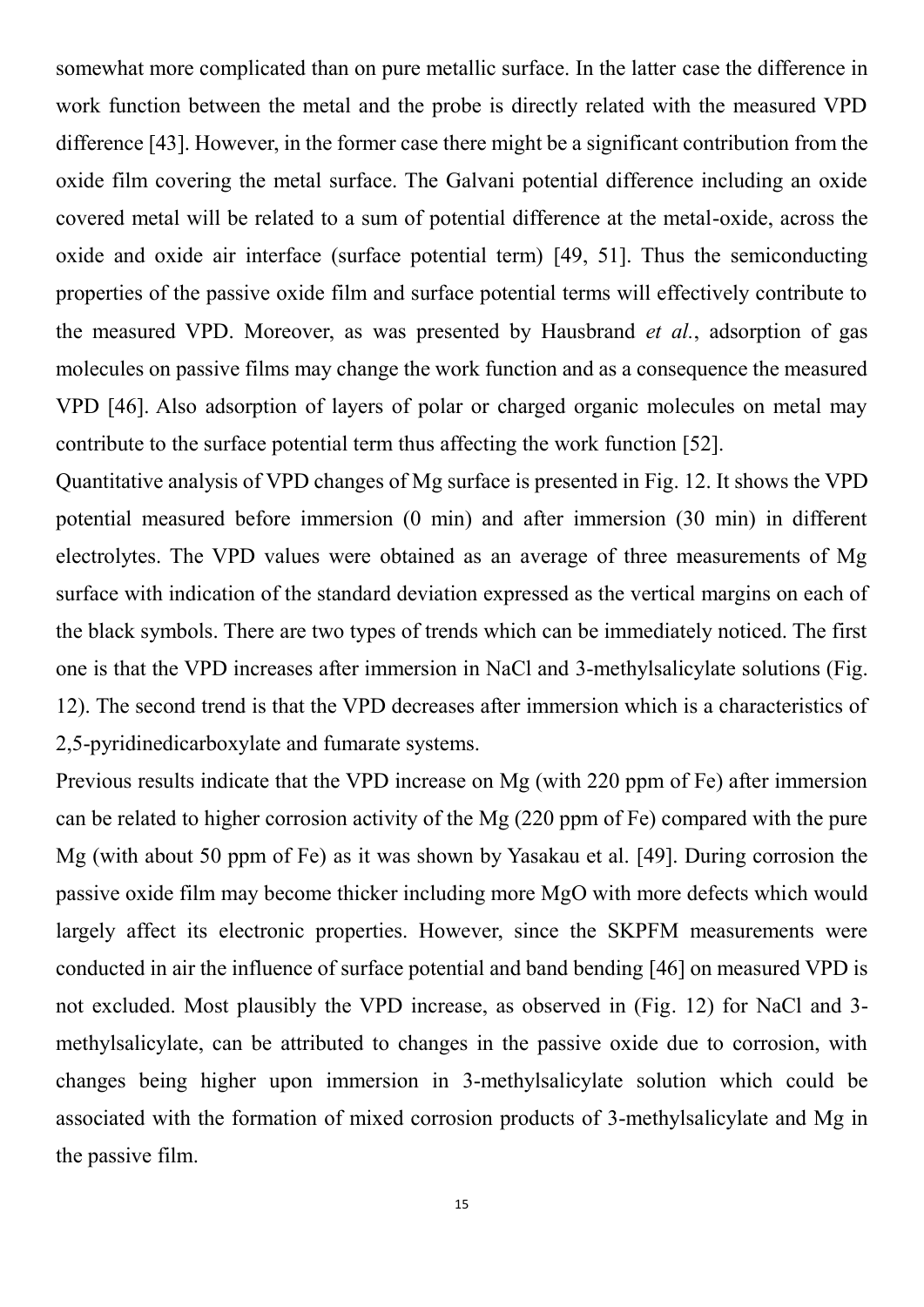Contrary to above results, VPD on Mg surface shifts to more negative values upon immersion in 2,5-pyridinedicarboxylate and fumarate electrolytes (Fig. 12). A more negative VPD on Mg surface after immersion may indicate a weaker and thinner passive film formed. Moreover the relative input of space charge layer and oxygen adsorption on VPD measurements in air should be much smaller. It may be speculated that the reason for that could be effective adsorption of the two organic compounds on the Mg matrix. The input of the surface dipole formation on the surface to the measured VPD does not seem to explain VPD changes because the chemical structure of the three inhibitors is quite similar. All of them have carboxyl groups and both 3 methylsalicylate and 2,5-pyridinedicarboxylate molecules have aromatic and heterocyclic groups. In spite of that the properties measured by SKPFM on Mg after immersion were substantially different between 3-methylsalicylate and the other two inhibiting molecules. Therefore the most rational conclusion which could be made is that the mechanism of inhibiting action towards Mg corrosion is different between 3-methylsalicylate and 2,5 pyridinedicarboxylate/fumarate inhibitors.

### **3.5 UV-Vis-NIR spectrometric analysis**

The original inhibitor powders and corrosion film deposited on Mg surface were further examined by UV-Vis-NIR absorption spectroscopy, and the results are presented in Fig. 13. With respect to the intrinsic variation in molecule structure, the spectrometric features of selected inhibitors are clearly reflected over the wavelength from 200 to 500 nm. In the spectrum of 2,5-PDCA chemical (Fig. 13(a)), two strong peaks are found at wavelengths of 255 nm (K band) and 293 nm (B band), respectively [53]. The formation of these two bands results from the  $\pi \to \pi^*$  charge transition of unsaturated N atom and conjugated double bonds in the pyridine ring. Similarly, three characteristic B bonds are revealed in the wavelengths of 241, 275 and 303 nm respectively for 3-MSA, which can be assigned to the  $\pi \rightarrow \pi^*$  charge transition in the aromatic compounds. As for fumaric acid, a single broad K band can be revealed around 271 nm, and this character can be resorted to the existence of conjugated molecule structure.

In order to verify the adsorption of inhibitors on the Mg surface, the polished Mg substrates are immersed in solutions in absence and presence of inhibitors for 5 min, and the deposited films are dried and further examined using UV-Vis-NIR absorption spectroscopy in the same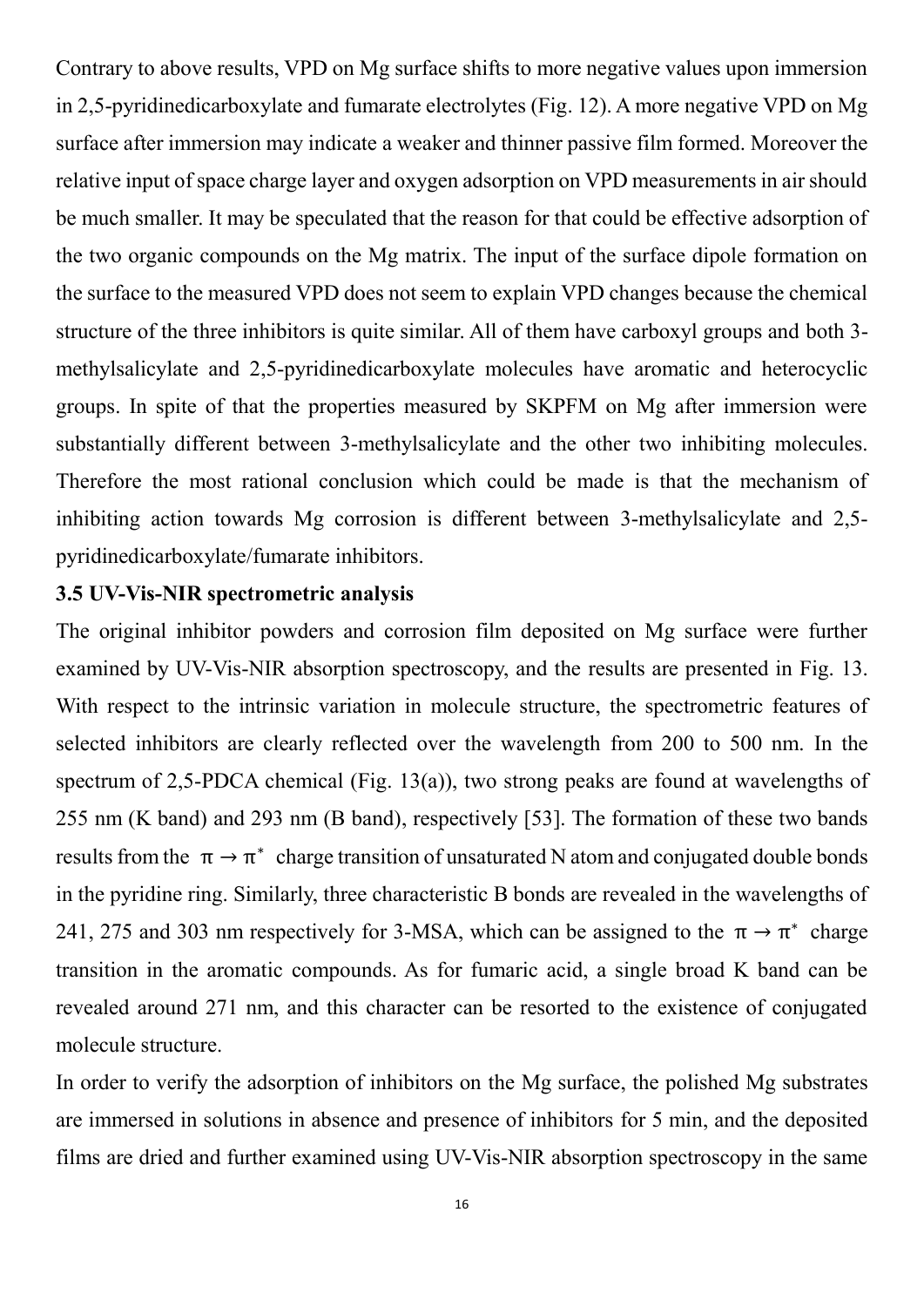wavelength range as the inhibitor powders. It can be seen from the obtained spectra that the curve of the blank sample (without inhibitor) is relatively featureless, and a weak peak exist at 220 nm and 320 nm for the blank sample (without inhibitor), which can be correlated with the formation of MgO and Mg(OH)<sub>2</sub> on the corroded surface [54]. In contrast, the films obtained from the electrolyte with inhibitor addition demonstrate a decent fit to the pattern of corresponding spectra of inhibitor chemicals. Moreover, red shifts are revealed on the characteristic peaks of the films with 2,5-pyridinedicarboxylate and 3-methylsalicylate addition. This might be attributed to the coordination ligands and  $Mg^{2+}$  ions, which decreases the energy gap between  $\pi$  and  $\pi^*$  orbital of the ligand.

### **4. Discussions**

**4.1. Evaluation of inhibition efficiency obtained from different characterization methods** In current study, three typical methods have been involved for calculating the inhibition efficiency for the selected inhibitors, and the results are compared in Fig. 14. It can be seen that the efficiency derived from hydrogen evolution  $(IE_H)$  is slightly lower than that obtained from electrochemical measurements (polarization  $(IE<sub>P</sub>)$ ) and EIS  $(IE<sub>I</sub>)$ ). This difference in efficiency is mainly attributed to increasing the exposed area of Mg chips, which accelerates the corrosion process in blank NaCl solution resulting in complete consumption of Mg chips during the initial hours. The efficiencies calculated from the polarization and EIS are consistent with each other, especially after 3 h immersion. However, significant difference can be observed after 10 min immersion. As described above, cathodic polarization (from OCP to - 300 mV vs. OCP) is conducted for revealing the potentiodynamic behaviors in different electrolyte systems, and the cathodic extrapolation is applied for determining the current density. Correspondingly, an excess release of  $H<sub>2</sub>$  gas enforced by cathodic reaction can affect the adsorption of inhibitor molecule and formation of protective layer on Mg surface. Afterwards, with formation of stabilized hydr(oxide) layers after longer immersion in inhibitor-containing electrolyte (*e.g.* 3-methylsalicylate and fumarate), the efficiency results obtained from the polarization and EIS fit well with each other.

### **4.2. Corrosion protection mechanism of selected inhibitors**

It has been widely accepted that the tolerance limit of Fe in Mg substrate is about 100 ppm, above which the corrosion rate becomes several folds higher [55]. In general, owing to the low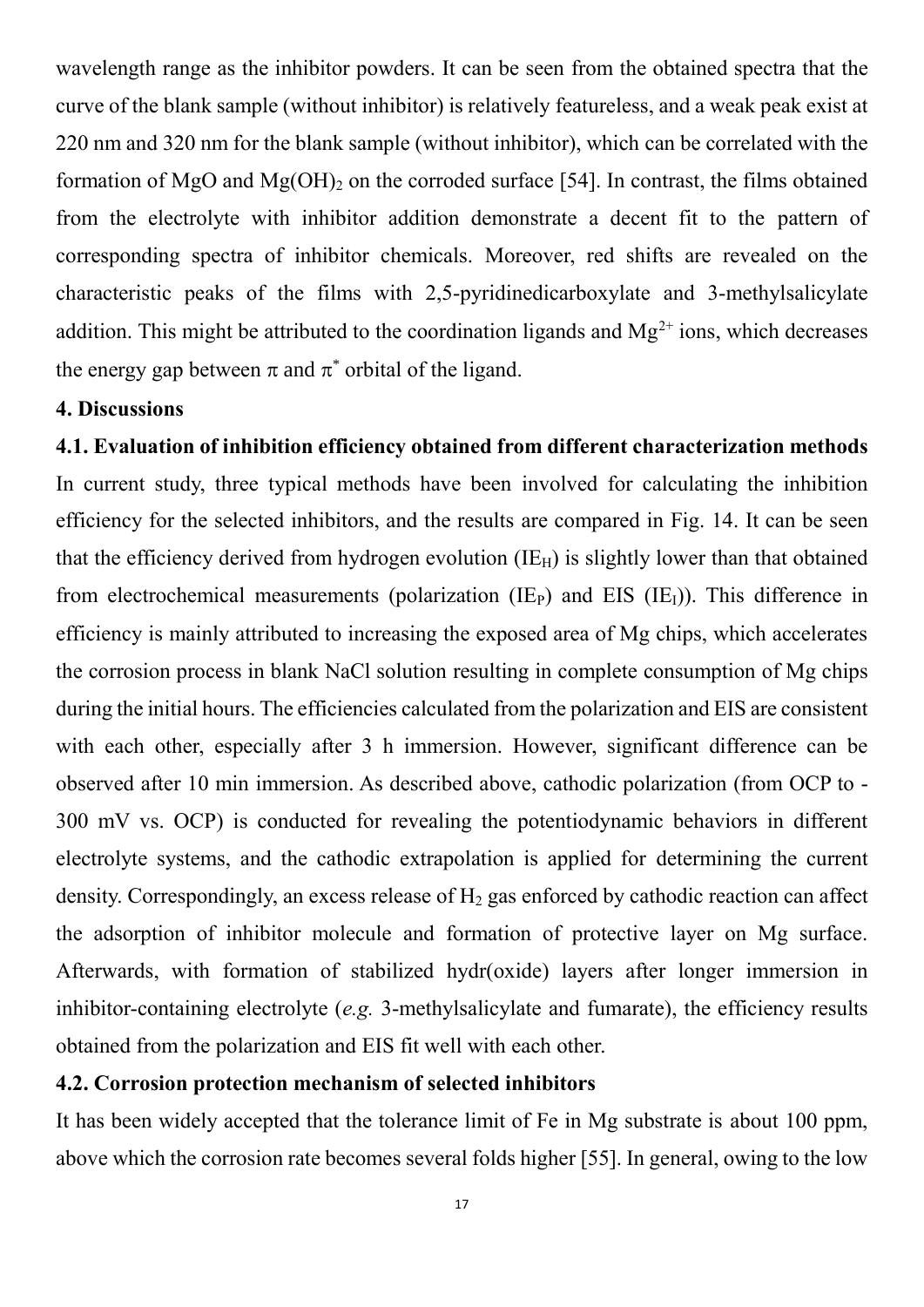solubility of Fe in Mg, Fe-rich impurities tend to precipitate during the normal solidification forming cuboid shape crystals [55]. To clarify the role of Fe particles the additional investigations were performed. The Mg substrate was well-polished and observed by SEM (Fig. 15(a)). It is not hard to distinguish Fe (light particles) from Mg substrate in back scattered electron (BSE) mode, and typical cubic and bar shape of Fe-rich particles are revealed in higher magnification (inset of Fig. 15(a)). Moreover, seven random Fe impurities are analyzed by point EDS analysis and the elemental compositions are listed in Table 3. The presence of intensive Mg in the Fe-rich particles suggests the penetration of electron beam with reaching surrounded Mg substrate. As mentioned, Fe-rich particles are the critical cathodes with respect to Mg substrate forming micro-galvanic cell, which is illustrated in Fig. 15(b-c). As shown by SEM micrograph before and after FIB cross-section cut of a typical saucer-like spot on the surface of sample with 3-methylsalicylate protection, Fe-rich particle locates at the center of the corrosion site and buried under the layer of corrosion products. It is also surrounded by the additional circle of corrosion products formed on the periphery. Cathodic reaction on Fe-rich particle is accompanied by dissolution of Mg around it and radial precipitation of corrosion products governed by local pH distribution (alkalinization over Fe-rich particle due to oxygen reduction reaction) and precipitation of  $Mg(OH)_2$ . This also correlates well with previously reported data [26, 28, 56]. Oxygen consumption over corroding Mg has been demonstrated recently [57, 58].

Described saucer-like corrosion sites were observed after immersion in NaCl electrolyte for short time, up to 30 minutes but as corrosion propagated rapidly, these sites became invisible with longer immersion times. Surface roughness increased dramatically, Fig. 10(a). Similar saucer-like corrosion features are observable on the surface after immersion in NaCl modified by adding 50 mM 3-methylsalicylate. In the latter case these features are still visible on the surface even after 24 hours of immersion (Fig. 10 (c)). At the very beginning of immersion in 3-methylsalicylate solution very rapid corrosion process can be noticed on Mg surface. SKPFM results demonstrate substantial changes in the VPD of the passive oxide film (Fig. 12) on Mg which is most probably correlated with the initial rapid corrosion. Besides, almost all the intermetallics become covered with corrosion products by the end of 30 min of immersion which has not been observed on other Mg samples after immersion in 2,5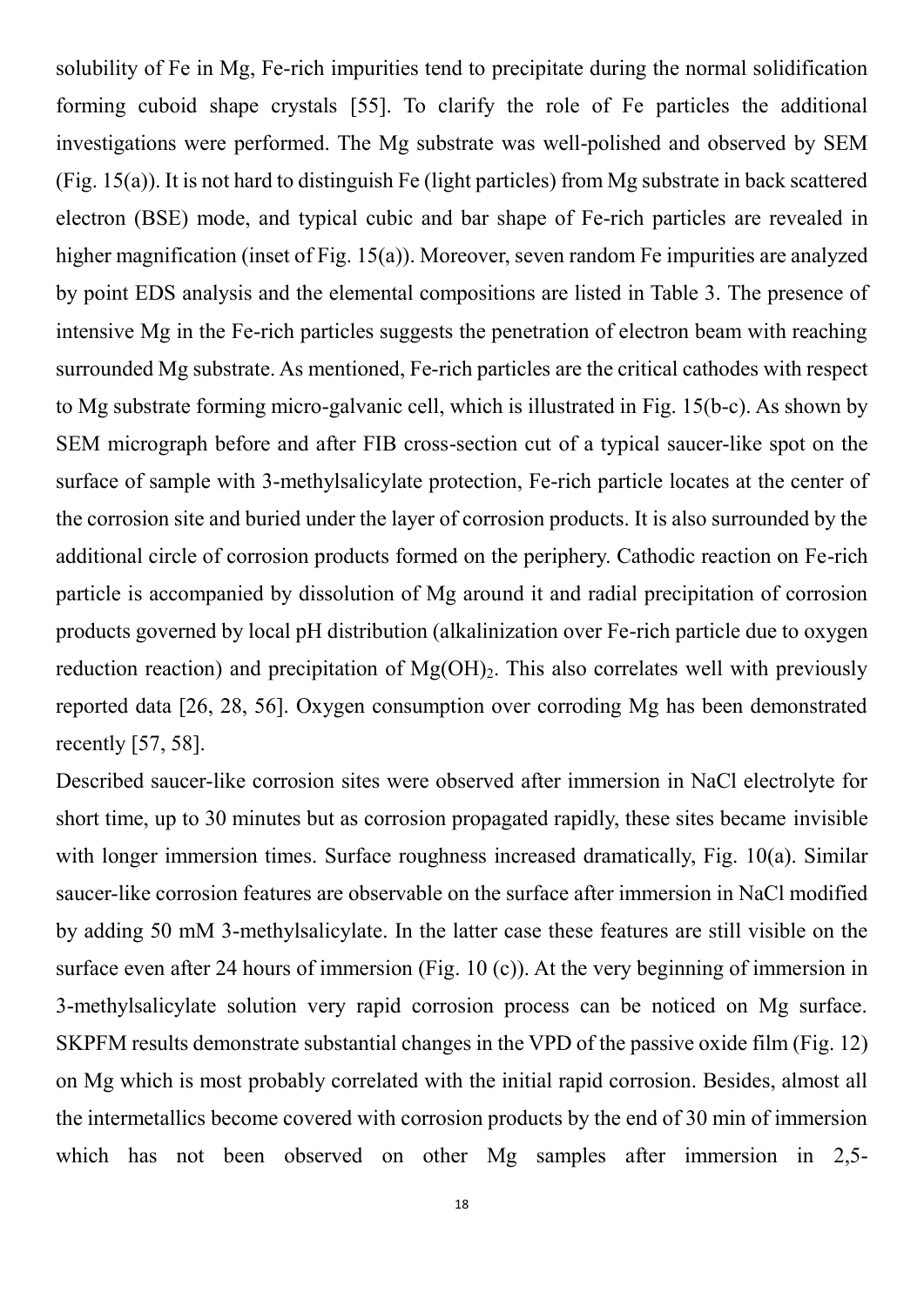pyridinedicarboxylate and fumarate solutions. However, as follows from OCP evolution upon inhibitor addition, Fig. 4, the cathodic process is most likely inhibited. This means that although corrosion process started, it was passivated, probably by deactivating cathodic reaction on Fe-rich particles. Fig. 7 confirms the continuous increase of resistance of protective film which may incorporate 3-methylsalicylate as follows from UV-visible absorption spectra, Fig. 13.

Mechanistically, at least two possible scenarios might lead to passivation inhibition of cathodic reaction: 1) Blocking oxygen and water reduction reaction on Fe-rich particles due to adsorption of 3-methylsalicylate or due to precipitation of protective film including  $Mg(OH)_{2}$ characterized by higher protective properties compared to that formed in blank NaCl (Fig. 16(II)); 2) Dissolution of Fe-rich particle due to undermining followed by detachment and selfcorrosion (Fig. 16(III)). This process has been shown to end up either by re-plating dissolved Fe on Mg promoting its corrosion [18, 19] or by particle dissolution promoted by corrosion inhibitor that forms soluble complexes with  $Fe^{2+}/Fe^{3+}$  [42, 59]. 3-methylsalicylate and salicylate derivatives in general are known for the property to chelate iron cation [59]. The stability constants (log K at 25 °C) of the complex constituted by 3-methylsalicylate and  $Fe^{3+}$ is 18.13 [60]. This value indicates that the dissolved  $Fe^{3+}$  is likely to be bounded into the complex. However, up to now, no direct experimental data could be collected that confirms increase of  $Fe<sup>n+</sup>$  concentration in electrolyte modified by 3-methylsalicylate due to very low concentration of Fe-methylsalicylate complex that is formed locally, but rapidly diffuses to bulk electrolyte. Combination of scenarios 1) and 2) implying that the corrosion products form on Fe-rich particle which later is dissolved with participation of 3-methylsalicylate is also possible.

Although exhibiting equally high inhibiting efficiency, corrosion inhibition mechanism of 3 methylsalicylate differs from that provided by 2,5-pyridinedicarboxylate and fumarate. This is evident from different surface appearance (Fig. 10), OCP trends (Fig. 4), polarization curves (Fig. 5-6), EIS (Fig. 7) and SKPFM data (Fig. 11-12). 2,5-pyridinedicarboxylate and fumarate function as anodic corrosion inhibitors forming adsorptive layers all over Mg matrix and possibly over Fe-rich particles (Fig. 16(II')). SKPFM results clearly show that the measured VPD decreases on Mg matrix after immersion in these two inhibitors (Fig. 12). Cathodic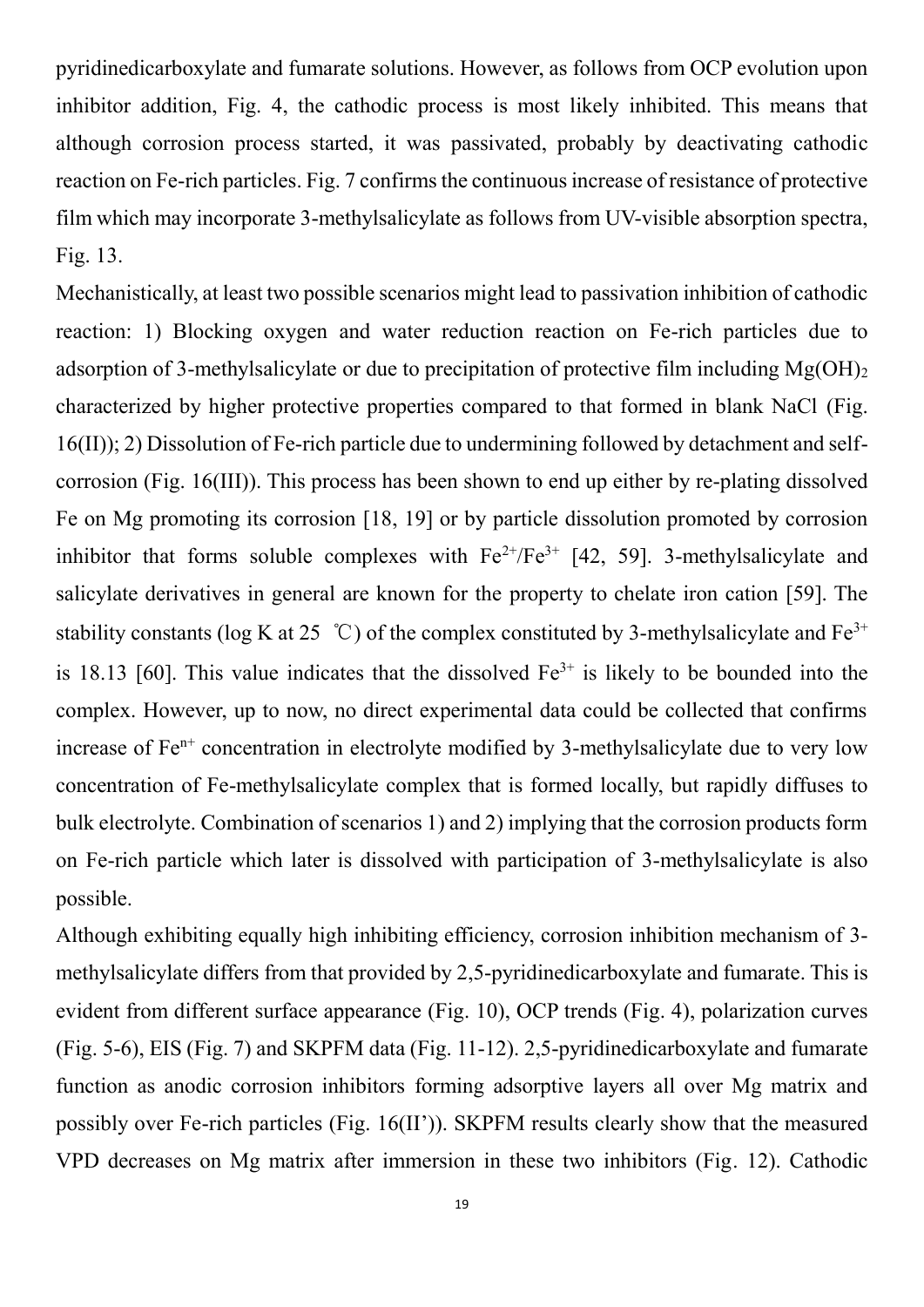reaction is inhibited on the sample exposed to either 2,5-pyridinedicarboxylate or fumarate as follows from polarization curves provided in Fig. 5. Cathodic activity on Fe-rich particles is much less evident and the formation of saucer-like corrosion sites is not typical for the surfaces exposed to 2,5-pyridinedicarboxylate and fumarate containing NaCl electrolyte (Fig. 10 (b) and (d)). In the event of Fe dissolution from Fe-rich particle, it is also possible that 2,5 pyridinedicarboxylate and fumarate complex formed  $Fe<sup>n+</sup>$  since both possess iron complexing ability.

Impedance associated with the protective layer  $R_f$  increases during immersion only in fumarate based electrolyte unlike for 2,5-pyridinedicarboxylate which exhibits the resistance drop (Fig. 7). Although the properties of the passive film on Mg surface are similar on the samples corroded in both these inhibitive solutions (Fig. 12), the films are much more defective in case of 2,5-pyridinedicarboxylate. Remarkable, that even defect breakdown evidenced by optical/SEM observations (Fig. 10), does not lead to dramatic decrease of low frequency impedance, indicating that newly exposed Mg or rapidly formed  $MgO/Mg(OH)$  get passivated by fumarate more efficiently. Besides, fumarate also reveals faster response in reaching stable OCP than 2,5-pyridinedicarboxylate, see Fig. 4(b). The superior protective ability of fumarate are possibly due to the size of molecule and its mobility in the aqueous electrolyte when the same molar amount of inhibitor is added in the blank NaCl solution. Therefore, it is presumable to have a homogeneous or even thicker inhibitor layer on the surface in a short term for fumaric acid providing enhanced protection to the substrate in comparison with 2,5-pyridinedicarboxylate.

In conclusion, both anodic and cathodic corrosion inhibitors significantly improve the corrosion performance of Mg containing high content of Fe impurities. Inhibiting efficiency of sodium salts of 2,5-pyridinedicarboxylate, 3-methylsalicylate and fumarate measured by three independent methods varied between 93 to 99%. Given limited number of effective anodic inhibitors and those able to suppress cathodic reaction on Fe impurities, the corrosion inhibitors discussed in this work might become new additives of choice for protective coatings applied on Mg alloys.

### **5 Conclusions**

1. High corrosion inhibition efficiency is achieved by adding sodium salts of 2,5-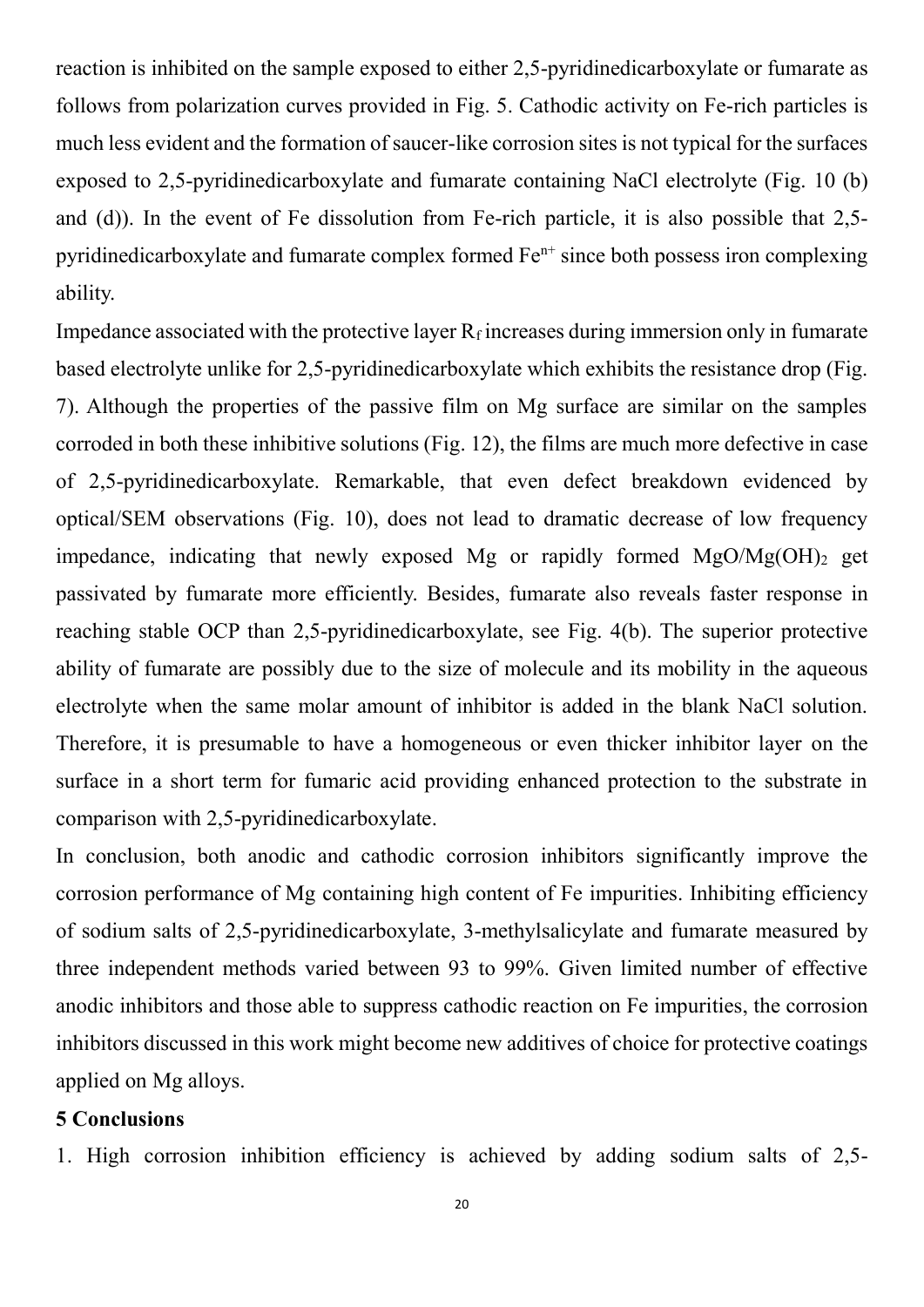pyridinedicarbolxylate, 3-methylsalicylate and fumarate into 0.5 wt.% neutral NaCl solution, and the corrosion efficiency increases with increasing the concentration of inhibitors. After achieving stabilization, the inhibition efficiency of the given inhibitors is higher than 93%;

2. Formation and evolution of protective inhibitor layer on Mg surfaces is revealed by electrochemical methods (potentiodynamic polarization and EIS), UV-Vis spectroscopy and SKPFM. 2,5-pyridinedicarbolxylate and fumarate demonstrate anodic inhibitive effects with the elements of mixed inhibiting behavior, whereas 3-methylsalicylate performs more as cathodic inhibitor specifically deactivating Fe-rich particles. SKPFM measurements revealed that VPD decreases on Mg surface after immersion in 2,5-pyridinedicarbolxylate and fumarate solutions. On the contrary VPD increases on Mg after immersion in 3-methylsalicylate.

3. The inhibition mechanism of 3-methylsalicylate fits well with the iron re-deposition model, stipulating that  $Fe^{2+}/Fe^{3+}$  from chemical dissolution of detached iron-rich particles is consumed by inhibitor molecule forming Fe-Inh complex. Thus, strong iron complexing agents are effective corrosion inhibitors impeding the micro galvanic corrosion of Mg with high amount of Fe impurities.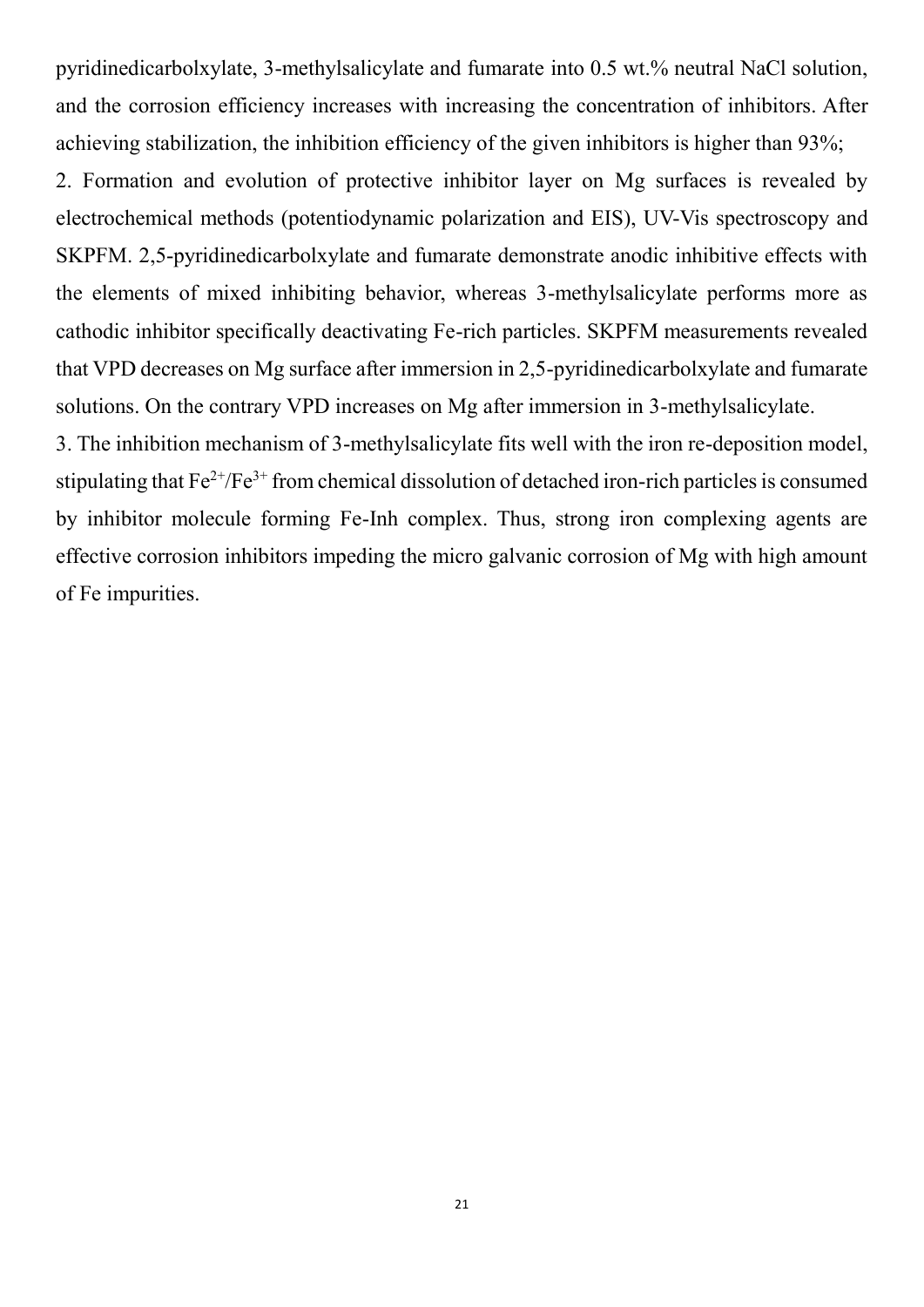### **Acknowledgement**

The technical support of Mr. Volker Heitmann and Mr. Ulrich Burmester during this work is gratefully acknowledged. Junjie Yang thanks China Scholarship Council for the award of fellowship and funding. Dr. S.V. Lamaka acknowledges the financial support of Alexander von Humboldt Foundation via Experienced Researcher Grant. Dr. Li Wang acknowledges the funding from the Helmholtz Postdoc program. K.A. Yasakau thanks Portuguese Foundation for Science and Technology (FCT) and "Programa Operacional Capital Humano, comparticipado pelo Fundo Social Europeu e por fundos nacionais do MCTES" for Researcher grant (IF/01284/2015)

### **Data availability**

The raw/processed data required to reproduce these findings cannot be shared at this time as the data also forms part of an ongoing study.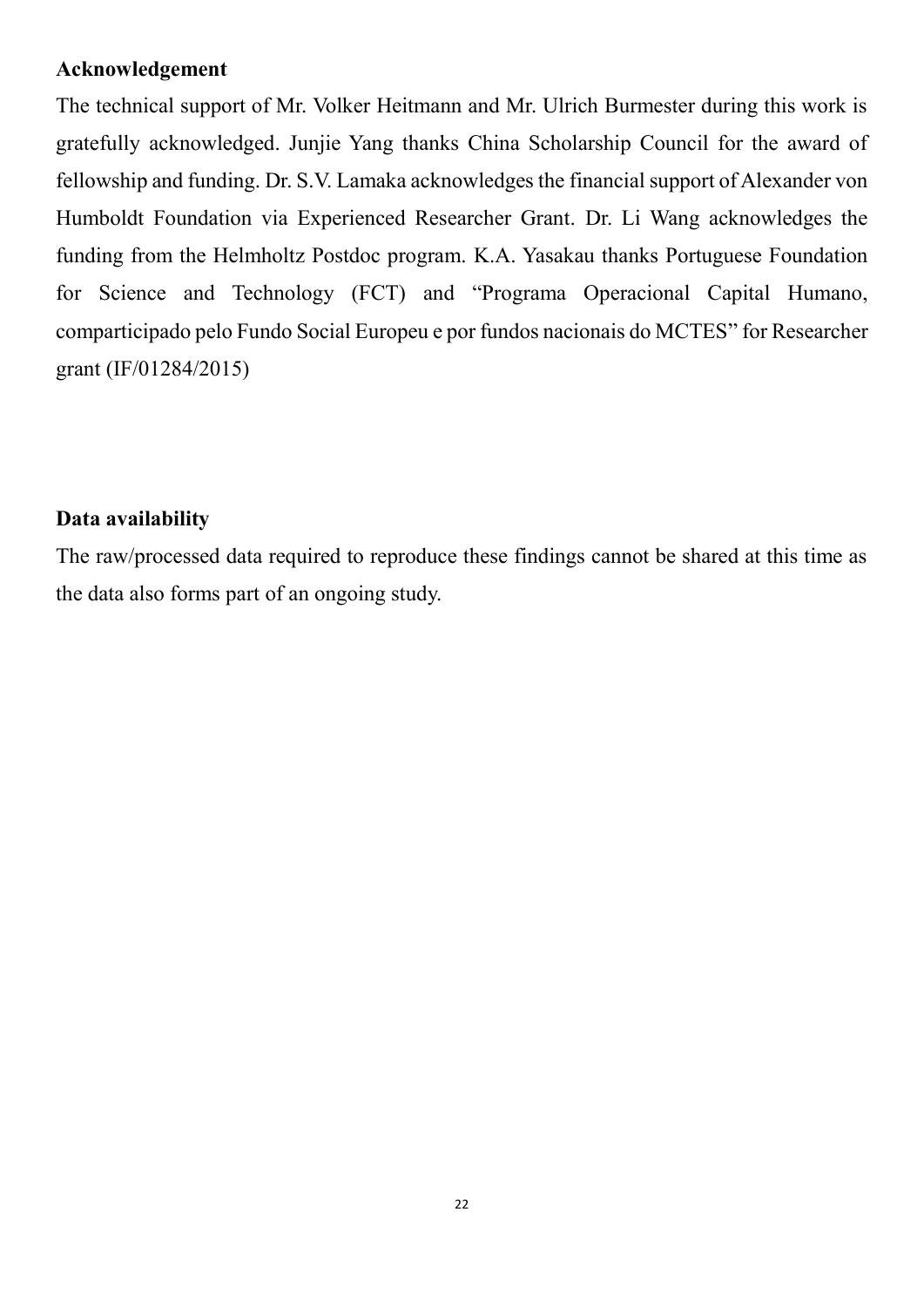### **6. Reference**

[1] G.L. Song, A. Atrens, Corrosion mechanisms of magnesium alloys, Advanced Engineering Materials, 1 (1999) 11-33.

[2] A. Luo, M.O. Pekguleryuz, CAST MAGNESIUM ALLOYS FOR ELEVATED-TEMPERATURE APPLICATIONS, Journal of Materials Science, 29 (1994) 5259-5271.

[3] H. Hornberger, S. Virtanen, A.R. Boccaccini, Biomedical coatings on magnesium alloys - A review, Acta Biomater., 8 (2012) 2442- 2455.

[4] D. Aurbach, Z. Lu, A. Schechter, Y. Gofer, H. Gizbar, R. Turgeman, Y. Cohen, M. Moshkovich, E. Levi, Prototype systems for rechargeable magnesium batteries, Nature, 407 (2000) 724-727.

[5] A. Samaniego, N. Birbilis, X. Xia, G.S. Frankel, Hydrogen Evolution During Anodic Polarization of Mg Alloyed with Li, Ca, or Fe, Corrosion, 71 (2015) 224-233.

[6] J. Hofstetter, E. Martinelli, S. Pogatscher, P. Schmutz, E. Povoden-Karadeniz, A.M. Weinberg, P.J. Uggowitzer, J.F. Loffler, Influence of trace impurities on the in vitro and in vivo degradation of biodegradable Mg-5Zn-0.3Ca alloys, Acta Biomater., 23 (2015) 347- 353.

[7] B. Liu, Y.F. Zheng, Effects of alloying elements (Mn, Co, Al, W, Sn, B, C and S) on biodegradability and in vitro biocompatibility of pure iron, Acta Biomater., 7 (2011) 1407-1420.

[8] J.Y. Lee, G. Han, Y.C. Kim, J.Y. Byun, J.I. Jang, H.K. Seok, S.J. Yang, Effects of impurities on the biodegradation behavior of pure magnesium, Metals and Materials International, 15 (2009) 955-961.

[9] J.D. Hanawalt, C.E. Nelson, J.A. Peloubet, Corrosion studies of magnesium and its alloys, Trans. Am. Inst. Min. Metall. Eng., 147 (1942) 273-298.

[10] R. McNulty, J. Hanawalt, Some corrosion characteristics of high purity magnesium alloys, Transactions of The Electrochemical Society, 81 (1942) 423-433.

[11] G.L. Makar, J. Kruger, Corrosion of magnesium, International Materials Reviews, 38 (1993) 138-153.

[12] A. Nayeb-Hashemi, J. Clark, L. Swartzendruber, The Fe− Mg (Iron-Magnesium) system, Bulletin of Alloy Phase Diagrams, 6 (1985) 235-238.

[13] M. Liu, P.J. Uggowitzer, A.V. Nagasekhar, P. Schmutz, M. Easton, G.-L. Song, A. Atrens, Calculated phase diagrams and the corrosion of die-cast Mg–Al alloys, Corrosion Sci., 51 (2009) 602-619.

[14] G. Williams, N. Birbilis, H.N. McMurray, Controlling factors in localised corrosion morphologies observed for magnesium immersed in chloride containing electrolyte, Faraday Discussions, 180 (2015) 313-330.

[15] D. Lysne, S. Thomas, M.F. Hurley, N. Birbilis, On the Fe Enrichment during Anodic Polarization of Mg and Its Impact on Hydrogen Evolution, Journal of the Electrochemical Society, 162 (2015) C396-C402.

[16] S. Fajardo, G.S. Frankel, Effect of impurities on the enhanced catalytic activity for hydrogen evolution in high purity magnesium, Electrochimica Acta, 165 (2015) 255-267.

[17] M. Taheri, J.R. Kish, N. Birbilis, M. Danaie, E.A. McNally, J.R. McDermid, Towards a Physical Description for the Origin of Enhanced Catalytic Activity of Corroding Magnesium Surfaces, Electrochimica Acta, 116 (2014) 396-403.

[18] D. Hoche, C. Blawert, S.V. Lamaka, N. Scharnagl, C. Mendis, M.L. Zheludkevich, The effect of iron re-deposition on the corrosion of impurity-containing magnesium, Phys. Chem. Chem. Phys., 18 (2016) 1279-1291.

[19] D. Mercier, J. Swiatowska, S. Zanna, A. Seyeux, P. Marcus, Role of Segregated Iron at Grain Boundaries on Mg Corrosion, Journal of The Electrochemical Society, 165 (2018) C42-C49.

[20] A.K. Maayta, N.A.F. Al-Rawashdeh, Inhibition of acidic corrosion of pure aluminum by some organic compounds, Corrosion Sci., 46 (2004) 1129-1140.

[21] M. Finsgar, J. Jackson, Application of corrosion inhibitors for steels in acidic media for the oil and gas industry: A review, Corrosion Sci., 86 (2014) 17-41.

[22] M.M. Antonijevic, M.B. Petrovic, Copper corrosion inhibitors. A review, International Journal of Electrochemical Science, 3 (2008) 1-28.

[23] J. Hu, D. Huang, G. Zhang, G.-L. Song, X. Guo, Research on the inhibition mechanism of tetraphenylporphyrin on AZ91D magnesium alloy, Corrosion Sci., 63 (2012) 367-378.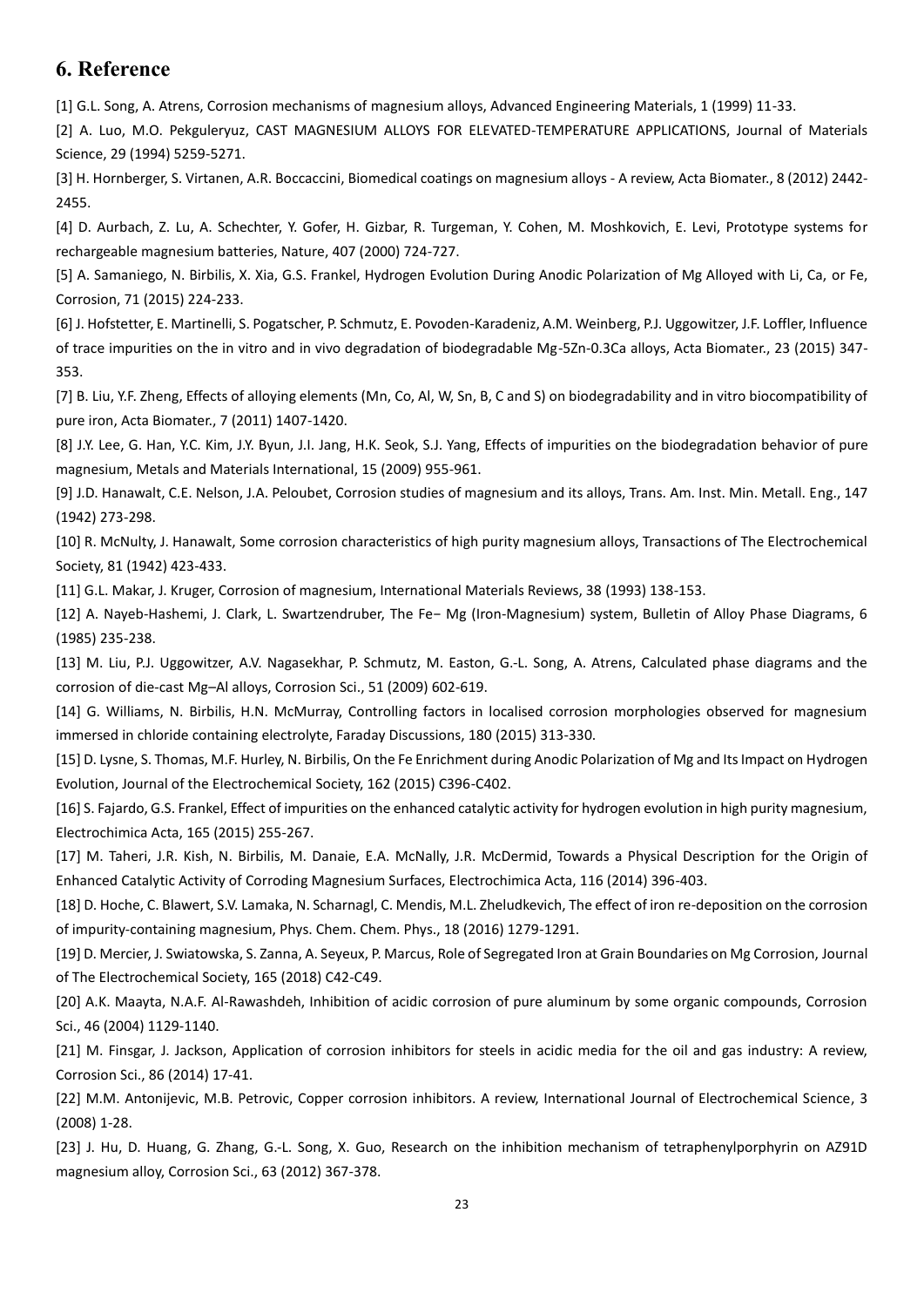[24] I.A. Kartsonakis, S.G. Stanciu, A.A. Matei, E.K. Karaxi, R. Hristu, A. Karantonis, C.A. Charitidis, Evaluation of the protective ability of typical corrosion inhibitors for magnesium alloys towards the Mg ZK30 variant, Corrosion Sci., 100 (2015) 194-208.

[25] J. Hu, D. Huang, G.-L. Song, X. Guo, The synergistic inhibition effect of organic silicate and inorganic Zn salt on corrosion of Mg-10Gd-3Y magnesium alloy, Corrosion Sci., 53 (2011) 4093-4101.

[26] S.Y. Wang, Q. Li, X.K. Zhong, L.Q. Li, F.N. Chen, F. Luo, Y. Dai, H. Gao, F. Liu, H.X. Zhang, Effects of NO−3in NaCl solution on corrosion protection of AZ91D magnesium alloy coated with silane films, Transactions of the IMF, 90 (2012) 78-85.

[27] H. Gao, Q. Li, F.N. Chen, Y. Dai, F. Luo, L.Q. Li, Study of the corrosion inhibition effect of sodium silicate on AZ91D magnesium alloy, Corrosion Sci., 53 (2011) 1401-1407.

[28] L. Chen, C.G. Chen, N.N. Wang, J.M. Wang, L. Deng, Study of Cerium and Lanthanum Conversion Coatings on AZ63 Magnesium Alloy Surface, Rare Metal Materials and Engineering, 44 (2015) 333-338.

[29] S.V. Lamaka, B. Vaghefinazari, D. Mei, R.P. Petrauskas, D. Höche, M.L. Zheludkevich, Comprehensive screening of Mg corrosion inhibitors, Corrosion Sci., (2017).

[30] G. Williams, R. Grace, R.M. Woods, Inhibition of the Localized Corrosion of Mg Alloy AZ31 in Chloride Containing Electrolyte, CORROSION, 71 (2015) 184-198.

[31] F.E.-T. Heakal, O.S. Shehata, N.S. Tantawy, Enhanced corrosion resistance of magnesium alloy AM60 by cerium(III) in chloride solution, Corrosion Sci., 56 (2012) 86-95.

[32] S. Thirugnanaselvi, S. Kuttirani, A.R. Emelda, Effect of Schiff base as corrosion inhibitor on AZ31 magnesium alloy in hydrochloric acid solution, Transactions of Nonferrous Metals Society of China, 24 (2014) 1969-1977.

[33] N. Dinodi, A.N. Shetty, Alkyl carboxylates as efficient and green inhibitors of magnesium alloy ZE41 corrosion in aqueous salt solution, Corrosion Sci., 85 (2014) 411-427.

[34] D. Seifzadeh, H. Basharnavaz, A. Bezaatpour, A Schiff base compound as effective corrosion inhibitor for magnesium in acidic media, Materials Chemistry and Physics, 138 (2013) 794-802.

[35] J. Hu, D. Zeng, Z. Zhang, T. Shi, G.-L. Song, X. Guo, 2-Hydroxy-4-methoxy-acetophenone as an environment-friendly corrosion inhibitor for AZ91D magnesium alloy, Corrosion Sci., 74 (2013) 35-43.

[36] A. Frignani, V. Grassi, F. Zanotto, F. Zucchi, Inhibition of AZ31 Mg alloy corrosion by anionic surfactants, Corrosion Sci., 63 (2012) 29-39.

[37] D. Huang, J. Hu, G.-L. Song, X. Guo, Inhibition effect of inorganic and organic inhibitors on the corrosion of Mg–10Gd–3Y–0.5Zr alloy in an ethylene glycol solution at ambient and elevated temperatures, Electrochimica Acta, 56 (2011) 10166-10178.

[38] N.H. Helal, W.A. Badawy, Environmentally safe corrosion inhibition of Mg–Al–Zn alloy in chloride free neutral solutions by amino acids, Electrochimica Acta, 56 (2011) 6581-6587.

[39] H. Gao, Q. Li, Y. Dai, F. Luo, H.X. Zhang, High efficiency corrosion inhibitor 8-hydroxyquinoline and its synergistic effect with sodium dodecylbenzenesulphonate on AZ91D magnesium alloy, Corrosion Sci., 52 (2010) 1603-1609.

[40] A. Mesbah, C. Juers, F. Lacouture, S. Mathieu, E. Rocca, M. François, J. Steinmetz, Inhibitors for magnesium corrosion: Metal organic frameworks, Solid State Sciences, 9 (2007) 322-328.

[41] M.A. Deyab, Decyl glucoside as a corrosion inhibitor for magnesium-air battery, Journal of Power Sources, 325 (2016) 98-103. [42] S.V. Lamaka, D. Höche, R.P. Petrauskas, C. Blawert, M.L. Zheludkevich, A new concept for corrosion inhibition of magnesium: Suppression of iron re-deposition, Electrochemistry Communications, 62 (2016) 5-8.

[43] M. Rohwerder, F. Turcu, High-resolution Kelvin probe microscopy in corrosion science: Scanning Kelvin probe force microscopy (SKPFM) versus classical scanning Kelvin probe (SKP), Electrochimica Acta, 53 (2007) 290-299.

[44] A.B. Cook, Z. Barrett, S.B. Lyon, H.N. McMurray, J. Walton, G. Williams, Calibration of the scanning Kelvin probe force microscope under controlled environmental conditions, Electrochimica Acta, 66 (2012) 100-105.

[45] K.A. Yasakau, A.N. Salak, M.L. Zheludkevich, M.r.G. Ferreira, Volta potential of oxidized aluminum studied by scanning Kelvin probe force microscopy, The Journal of Physical Chemistry C, 114 (2010) 8474-8484.

[46] R. Hausbrand, M. Stratmann, M. Rohwerder, The physical meaning of electrode potentials at metal surfaces and polymer/metal interfaces: consequences for delamination, Journal of the Electrochemical Society, 155 (2008) C369-C379.

[47] G.L. Song, A. Atrens, Understanding magnesium corrosion - A framework for improved alloy performance, Advanced Engineering Materials, 5 (2003) 837-858.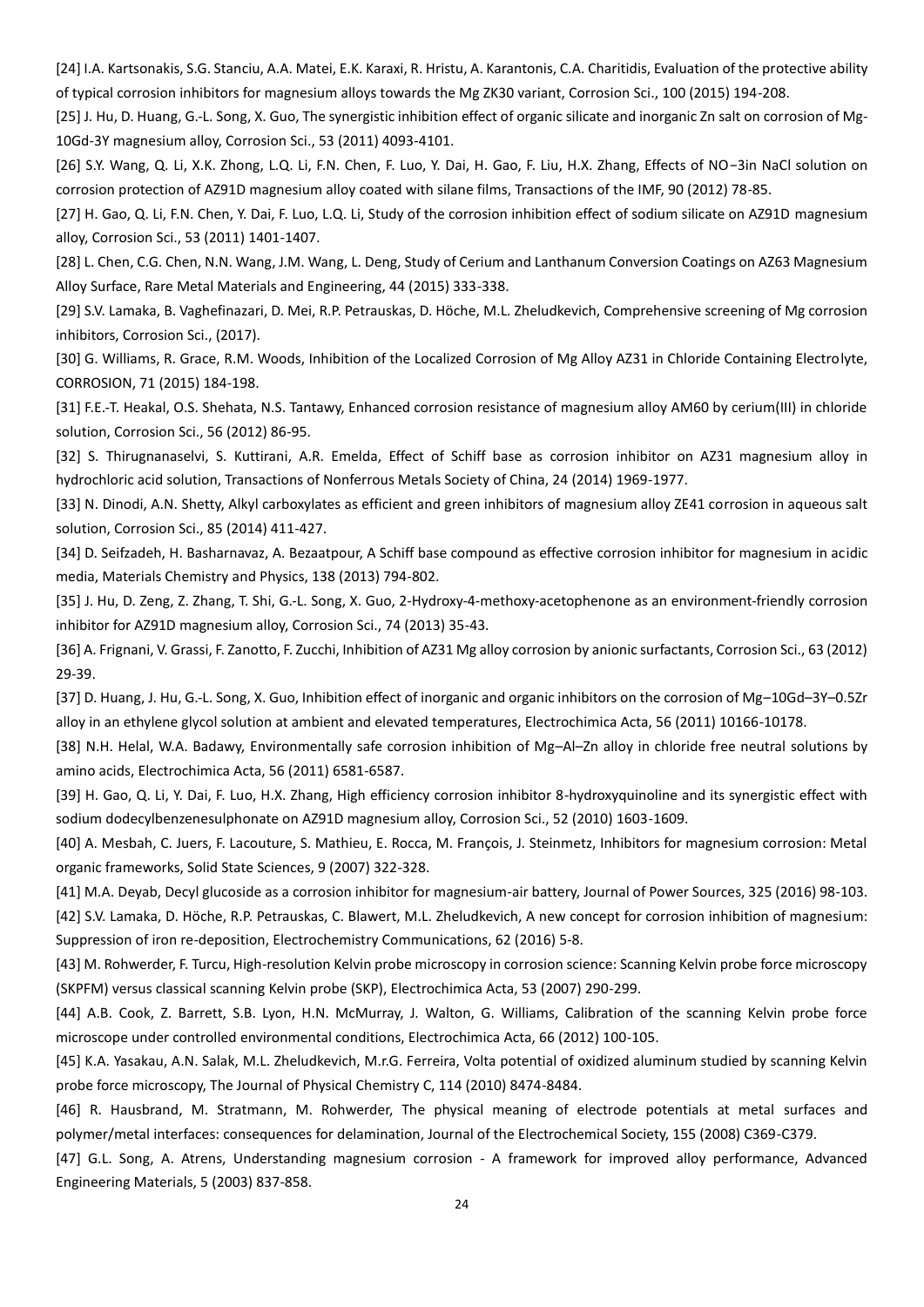[48] G. Williams, H.N. McMurray, R. Grace, Inhibition of magnesium localised corrosion in chloride containing electrolyte, Electrochimica Acta, 55 (2010) 7824-7833.

[49] K.A. Yasakau, D. Höche, S.L. Lamaka, M.G. Ferreira, M.L. Zheludkevich, Kelvin Microprobe Analytics on Iron-Enriched Corroded Magnesium Surface, Corrosion, 73 (2017) 583-595.

[50] J. Li, W. Sun, B. Hurley, A.A. Luo, R.G. Buchheit, Cu redistribution study during the corrosion of AZ91 using a rotating ring-disk collection experiment, Corrosion Sci., 112 (2016) 760-764.

[51] G. Grundmeier, K. Jüttner, M. Stratmann, Novel electrochemical techniques in corrosion research, Materials Science and Technology, (2000).

[52] J. Lü, E. Delamarche, L. Eng, R. Bennewitz, E. Meyer, H.-J. Güntherodt, Kelvin probe force microscopy on surfaces: Investigation of the surface potential of self-assembled monolayers on gold, Langmuir, 15 (1999) 8184-8188.

[53] J. Workman Jr, - Spectra Numbers 1-560, in: The Handbook of Organic Compounds, Academic Press, Burlington, 2001, pp. 1-280.

[54] L. Kumari, W. Li, C.H. Vannoy, R.M. Leblanc, D. Wang, Synthesis, characterization and optical properties of Mg (OH) 2 micro- /nanostructure and its conversion to MgO, Ceramics International, 35 (2009) 3355-3364.

[55] K. Gusieva, C.H.J. Davies, J.R. Scully, N. Birbilis, Corrosion of magnesium alloys: the role of alloying, International Materials Reviews, 60 (2015) 169-194.

[56] G.S. Frankel, S. Fajardo, B.M. Lynch, Introductory lecture on corrosion chemistry: a focus on anodic hydrogen evolution on Al and Mg, Faraday Discussions, 180 (2015) 11-33.

[57] J. Li, W. Sun, B. Hurley, A.A. Luo, R.G. Buchheit, Cu redistribution study during the corrosion of AZ91 using a rotating ring-disk collection experiment, Corrosion Science, 112 (2016) 760-764.

[58] D. Snihirova, M. Taryba, S.V. Lamaka, M.F. Montemor, Corrosion inhibition synergies on a model Al-Cu-Mg sample studied by localized scanning electrochemical techniques, Corrosion Science, 112 (2016) 408-417.

[59] R.M. Smith, A.E. Martell, Critical stability constants: second supplement, Springer, 1989.

[60] A.E. Martell, R.D. Hancock, Metal complexes in aqueous solutions, Springer Science & Business Media, 2013.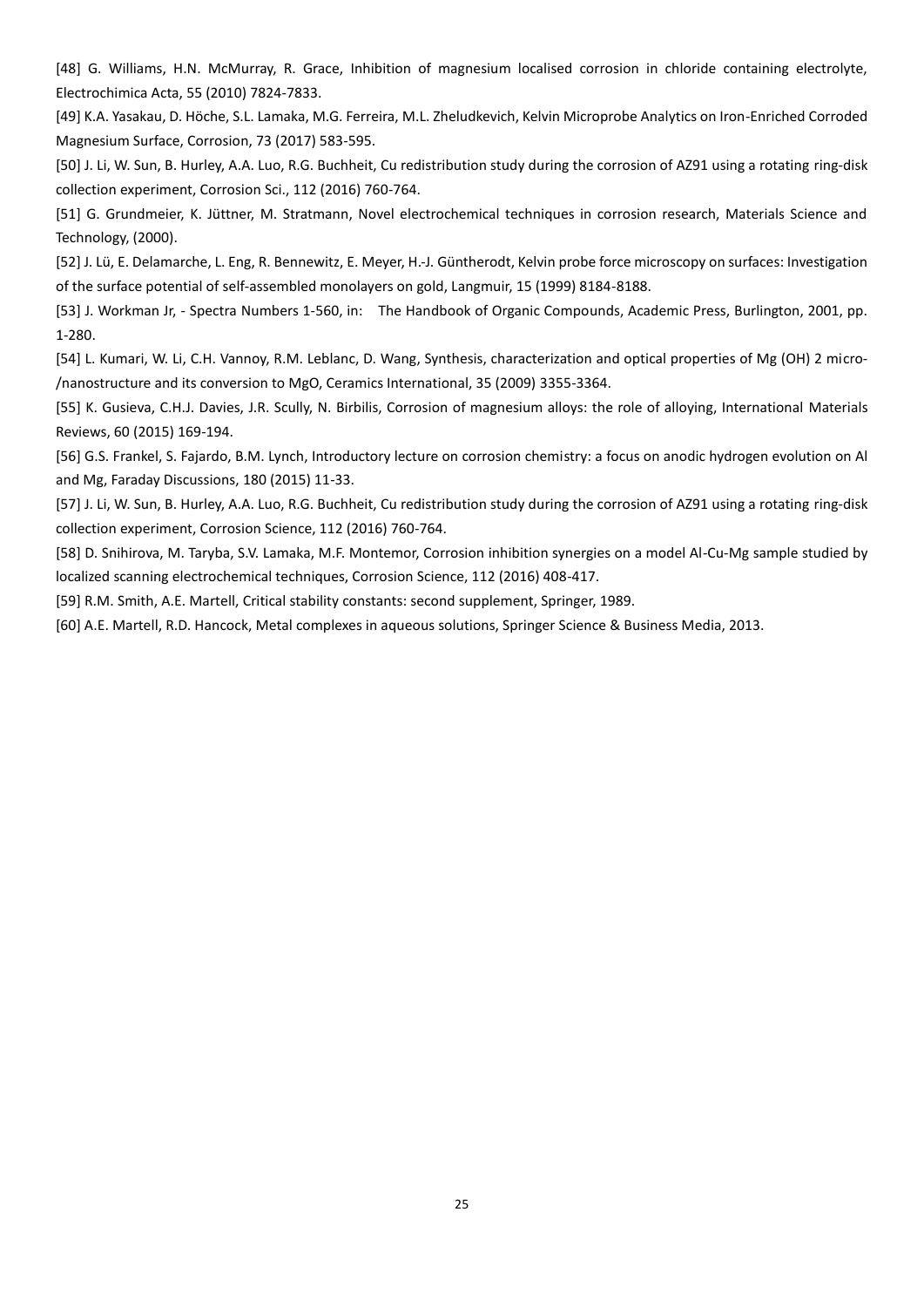### **7. Figure captions**

Fig.1 Structural formulas of selected inhibitors (a) 2,5-PDCA, (b) 3-MSA and (c) Fumaric acid

Fig.2 (a) Optical image of Mg chips and (b)  $H_2$  volume-time curves for different weights of Mg chips in blank NaCl solution

Fig.3 Hydrogen evolution results of Mg chips in pH neutral NaCl solution (pH  $\approx$  7) without and with addition of various concentrations of inhibitors (a) 2,5-pyridinedicarboxylate, (b) 3-methylsalicylate and (c) Fumarate

Fig.4 The stabilization of open circuit potential (OCP) in basic NaCl solution in absence and presence of 50 mM inhibitors

(a) Incorporation of inhibitor before test (t=0 s); (b) Addition of inhibitors at t=300 s

Fig.5 Potentiodynamic polarization curves for Mg-342Fe immersed in 0.5.wt% NaCl solution in absence and presence of 50 mM different inhibitors with 10min stabilization

Fig.6 Potentiodynmamic polarization curves for Mg-342Fe immersed in 0.5 wt% NaCl solution in absence and presence of 50mM different inhibitors after varied immersion periods (a) Blank NaCl solution, (b) 2,5-pyridinedicarboxylate, (c) 3-methylsalicylate and (d) Fumarate

Fig.7 EIS curves of Mg substrate immersed in blank NaCl solution without and with 50 mM inhibitors at varied times

(a)(b) Blank NaCl solution, (c)(d) 2,5-pyridinedicarboxylate, (e)(f) 3-methylsalicylate and (g)(h) Fumarate

Fig.8 Equivalent circuits for simulating different corrosion situations (a) Mg substrate protected by adsorbed inhibitor layer and (b) After breakdown of the inhibitor layer

Fig.9 Rf, Rct and  $IE<sub>I</sub>$  obtained from fitted EIS results by equivalent circuit (a) Rf, (b) Rct and (c)  $IE<sub>I</sub>$ 

Fig.10 Optical and SEM images of characteristic surface morphology after 24 h EIS measurement in blank NaCl electrolyte (a) and with addition of 50 mM (b) 2,5 pyridinedicarboxylate, (c) 3-methylsalicylate and (d) Fumarate

Fig.11 Topography (a, c, e, g) and VPD (b, d, f, h) maps acquired on Mg before (a, b, e, f) and after (c, d, g, h) immersion in NaCl (c, d) or 3-methylsalicylate (g, h) solutions. Profiles were drawn across the images to emphasize exactly the same place before and after immersion.

Fig.12 Average VPD values measured on Mg samples before (0 min) and after immersion (30 min) in different solutions.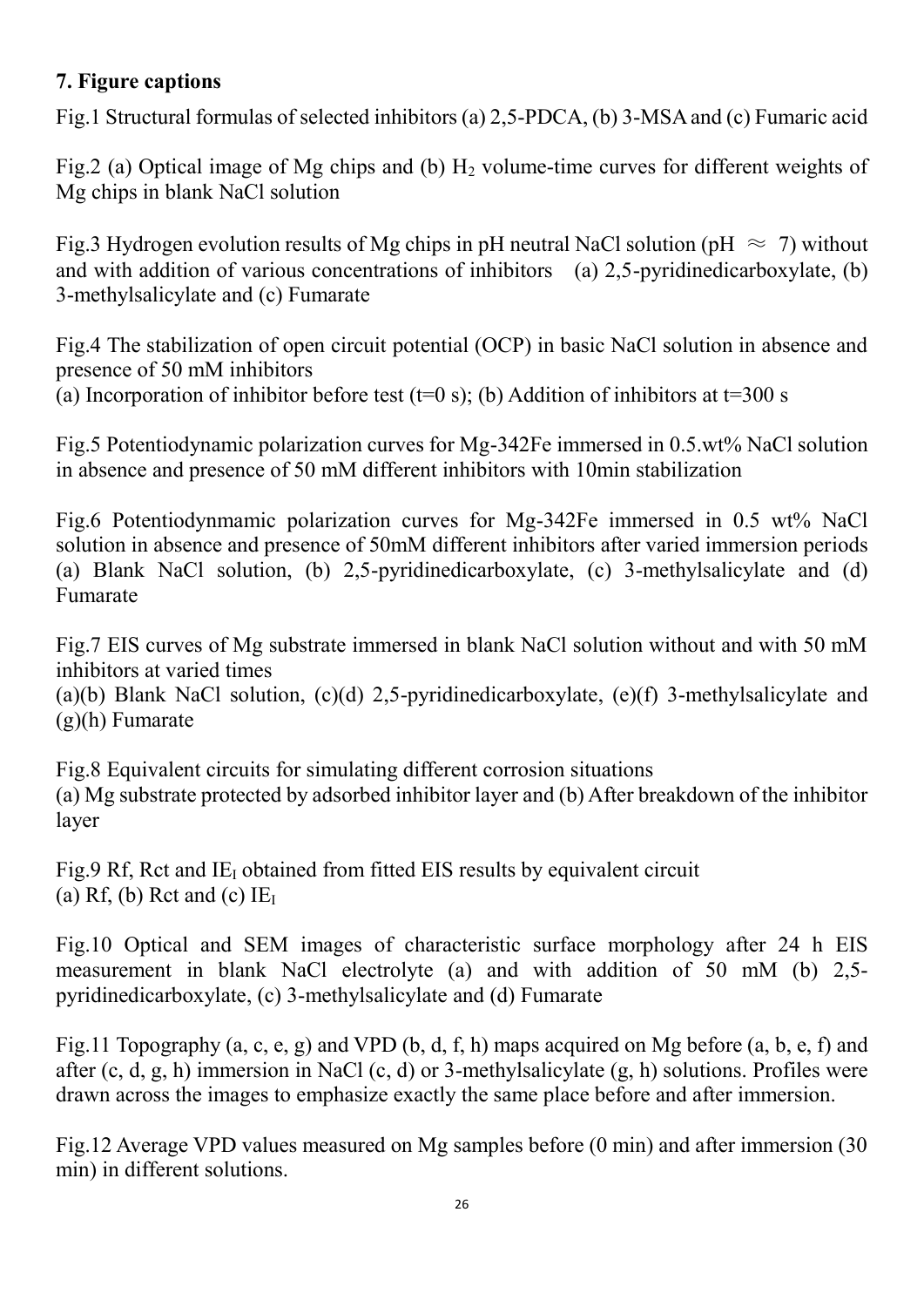Fig.13 UV-visible absorption spectra of Mg immersed in NaCl solution in absence and presence of 50 mM inhibitors (a) 2,5-pyridinedicarboxylate, (b) 3-methylsalicylate and (c) Fumarate

Fig.14 Comparison of inhibition efficiencies calculated from  $IE_H$ ,  $IE_P$  and  $IE_E$ 

Fig.15 SEM micrograph of intact Fe-rich particles and characteristic saucer-like corrosion feature after 24h immersion in 0.5 wt.% NaCl electrolyte containing 50 mM 3-MSA. (a) Selected Fe-rich particles for point EDS analysis, (b) top view and (c) cross-section view of the same site after FIB milling with Fe-rich particle in the middle.

Fig.16 Schematic illustration of corrosion inhibition mechanisms of selected inhibitors (II-III) Cathodic inhibitor, (II') Anodic inhibitor